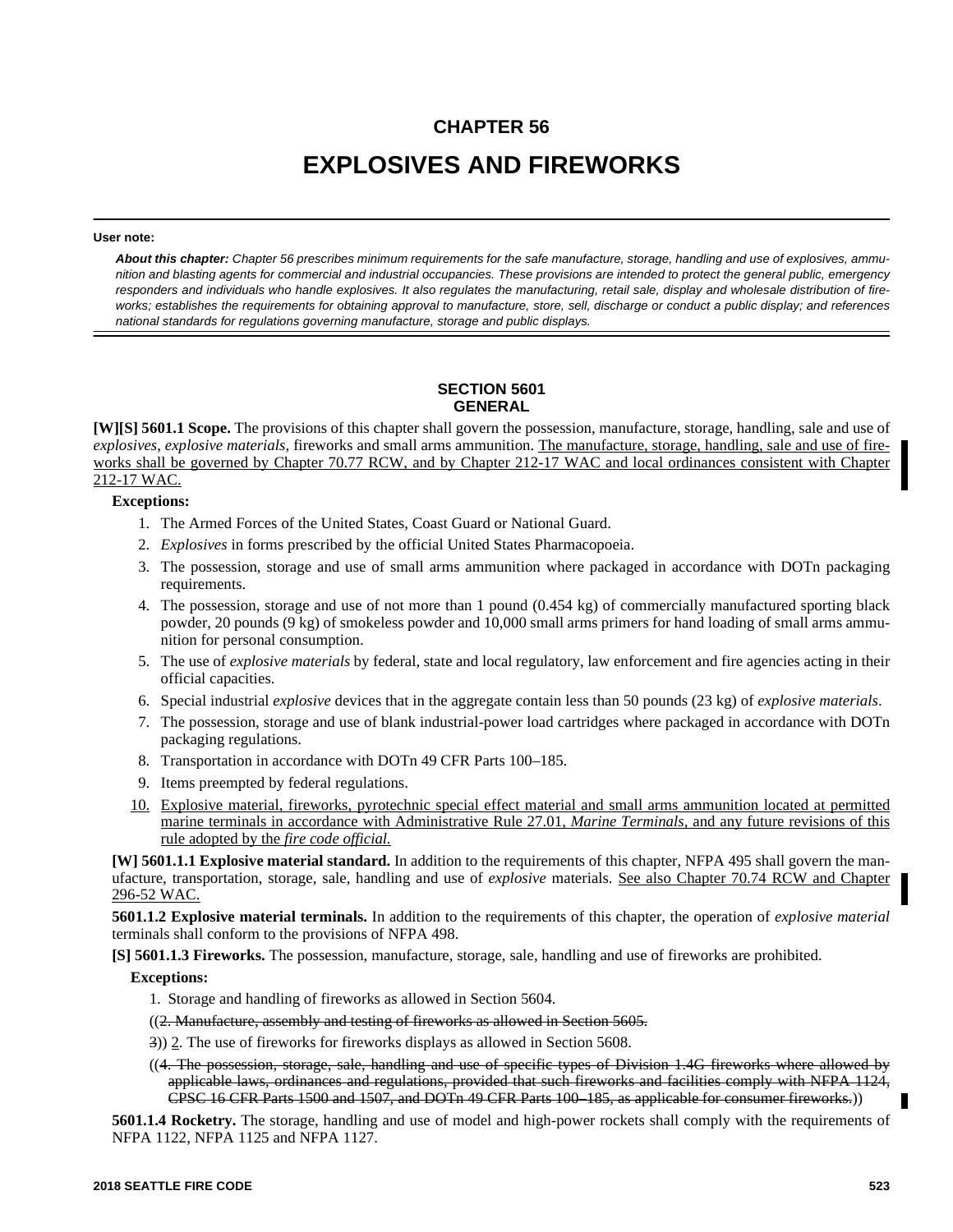**5601.1.5 Ammonium nitrate.** The storage and handling of ammonium nitrate shall comply with the requirements of NFPA 400 and Chapter 63.

**Exception:** Storage of ammonium nitrate in magazines with blasting agents shall comply with the requirements of NFPA 495.

**5601.2 Permit required.** Permits shall be required as set forth in Section 105.6 and regulated in accordance with this section.

**5601.2.1 Residential uses.** Persons shall not keep or store, nor shall any permit be issued to keep or store, any *explosives* at any place of habitation, or within 100 feet (30 480 mm) thereof.

**Exception:** Storage of smokeless propellant, black powder and small arms primers for personal use and not for resale in accordance with Section 5606.

**5601.2.2 Sale and retail display.** Persons shall not construct a retail display nor offer for sale *explosives*, *explosive materials* or fireworks on highways, sidewalks, public property or in Group A or E occupancies.

**5601.2.3 Permit restrictions.** The *fire code official* is authorized to limit the quantity of *explosives*, *explosive materials* or fireworks permitted at a given location. Persons possessing a permit for storage of *explosives* at any place, shall not keep or store an amount greater than authorized in such permit. Only the kind of *explosive* specified in such a permit shall be kept or stored.

**[S] 5601.2.4 Financial responsibility.** Before a permit is issued, as required by Section 5601.2, ((the applicant shall file with the jurisdiction a corporate surety bond in the principal sum of \$100,000 or a public liability insurance policy for the same amount, for the purpose of the payment of all damages to persons or property that arise from, or are caused by, the conduct of any act authorized by the permit upon which any judicial judgment results)) liability insurance in accordance with Section 105.3.9 of this code shall be obtained. ((The *fire code official* is authorized to specify a greater or lesser amount when, in his or her opinion, conditions at the location of use indicate a greater or lesser amount is required. Government entities shall be exempt from this bond requirement.))

**5601.2.4.1 Blasting.** Before approval to do blasting is issued, the applicant for approval shall file a bond or submit a certificate of insurance in such form, amount and coverage as determined by the legal department of the jurisdiction to be adequate in each case to indemnify the jurisdiction against any and all damages arising from permitted blasting.

**[S] ((5601.2.4.2 Fireworks display.** The permit holder shall furnish a bond or certificate of insurance in an amount deemed adequate by the *fire code official* for the payment of all potential damages to a person or persons or to property by reason of the permitted display, and arising from any acts of the permit holder, the agent, employees or subcontractors.))

**5601.3 Prohibited explosives.** Permits shall not be issued or renewed for possession, manufacture, storage, handling, sale or use of the following materials and such materials currently in storage or use shall be disposed of in an *approved* manner.

- 1. Liquid nitroglycerin.
- 2. Dynamite containing more than 60-percent liquid *explosive* ingredient.
- 3. Dynamite having an unsatisfactory absorbent or one that permits leakage of a liquid *explosive* ingredient under any conditions liable to exist during storage.
- 4. Nitrocellulose in a dry and uncompressed condition in a quantity greater than 10 pounds (4.54 kg) of net weight in one package.
- 5. Fulminate of mercury in a dry condition and fulminate of all other metals in any condition except as a component of manufactured articles not hereinafter forbidden.
- 6. *Explosive* compositions that ignite spontaneously or undergo marked decomposition, rendering the products of their use more hazardous, when subjected for 48 consecutive hours or less to a temperature of  $167^{\circ}F (75^{\circ}C)$ .
- 7. New *explosive materials* until *approved* by DOTn, except that permits are allowed to be issued to educational, governmental or industrial laboratories for instructional or research purposes.
- 8. *Explosive materials* forbidden for transport by DOTn.
- 9. *Explosive materials* containing an ammonium salt and a chlorate.
- 10. *Explosives* not packed or marked as required by DOTn 49 CFR Parts 100–185.

**Exception:** Gelatin dynamite.

**5601.4 Qualifications.** Persons in charge of magazines, blasting, fireworks display or pyrotechnic special effect operations shall not be under the influence of alcohol or drugs that impair sensory or motor skills, shall be not less than 21 years of age and shall demonstrate knowledge of all safety precautions related to the storage, handling or use of *explosives*, *explosive materials* or fireworks.

**5601.5 Supervision.** The *fire code official* is authorized to require operations permitted under the provisions of Section 5601.2 to be supervised at any time by the *fire code official* in order to determine compliance with all safety and fire regulations.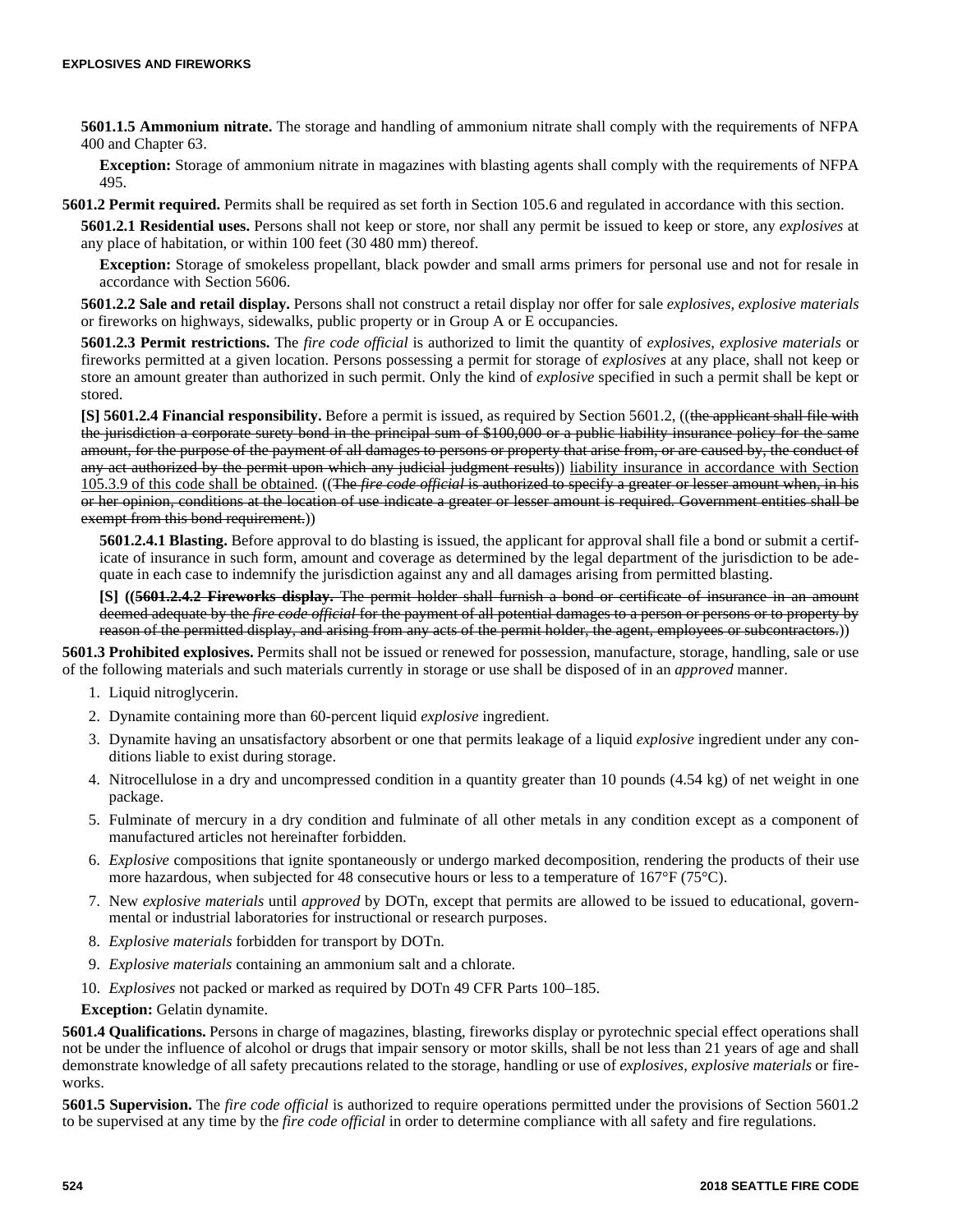**5601.6 Notification.** Whenever a new *explosive material* storage or manufacturing site is established, including a temporary job site, the local law enforcement agency, fire department and local emergency planning committee shall be notified 48 hours in advance, not including Saturdays, Sundays and holidays, of the type, quantity and location of *explosive materials* at the site.

**5601.7 Seizure.** The *fire code official* is authorized to remove or cause to be removed or disposed of in an *approved* manner, at the expense of the *owner*, *explosives*, *explosive materials* or fireworks offered or exposed for sale, stored, possessed or used in violation of this chapter.

**5601.8 Establishment of quantity of explosives and distances.** The quantity of *explosives* and distances shall be in accordance with Sections 5601.8.1 through 5601.8.1.4.

**5601.8.1 Quantity of explosives.** The quantity-distance (Q-D) tables in Sections 5604.5 and 5605.3 shall be used to provide the minimum separation distances from potential explosion sites as set forth in Tables 5601.8.1(1) through 5601.8.1(3). The classification and the weight of the *explosives* are primary characteristics governing the use of these tables. The net *explosive* weight shall be determined in accordance with Sections 5601.8.1.1 through 5601.8.1.4.

**TABLE 5601.8.1(1)**

| APPLICATION OF QUANTITY-DISTANCE (Q-D) TABLES-DIVISION 1.1, 1.2 AND 1.5 EXPLOSIVES <sup>a, b, c</sup> |                                    |                               |                                                     |                                                     |  |  |  |  |
|-------------------------------------------------------------------------------------------------------|------------------------------------|-------------------------------|-----------------------------------------------------|-----------------------------------------------------|--|--|--|--|
| <b>ITEM</b>                                                                                           | <b>MAGAZINE</b>                    | <b>OPERATING BUILDING</b>     | <b>INHABITED BUILDING</b>                           | <b>PUBLIC TRAFFIC ROUTE</b>                         |  |  |  |  |
| Inhabited building                                                                                    | <b>IBD</b> in Table $5604.5.2(1)$  | IBD in Table $5604.5.2(1)$    | Not Applicable                                      | Not Applicable                                      |  |  |  |  |
| Magazine                                                                                              | IMD in Table $5604.5.2(1)$         | ILD or IPD in<br>Table 5605.3 |                                                     | IBD in Table 5604.5.2(1)   PTR in Table 5604.5.2(1) |  |  |  |  |
| Operating building                                                                                    | ILD or IPD in<br>Table 5604.5.2(1) | ILD or IPD in<br>Table 5605.3 | IBD in Table 5604.5.2(1)   PTR in Table 5604.5.2(1) |                                                     |  |  |  |  |
| Public traffic route                                                                                  | PTR in Table 5604.5.2(1)           | PTR in Table $5604.5.2(1)$    | Not Applicable                                      | Not Applicable                                      |  |  |  |  |

For SI: 1 foot  $= 304.8$  mm.

a. The minimum separation distance shall be 60 feet. Where a building or magazine containing explosives is barricaded, the minimum distance shall be 30 feet.

b. Linear interpolation between tabular values in the referenced Q-D tables shall not be allowed. Nonlinear interpolation of the values shall be allowed subject to an approved technical opinion and report prepared in accordance with Section 104.7.2.

c. For definitions of Quantity-Distance abbreviations IBD, ILD, IMD, IPD and PTR, see Chapter 2.

**TABLE 5601.8.1(2) APPLICATION OF QUANTITY-DISTANCE (Q-D) TABLES—DIVISION 1.3 EXPLOSIVESa, b, c**

| APPLICATION OF QUANTITY-DISTANCE (Q-D) TABLES—DIVISION T.S EXPLOSIVES |                                    |                                    |                           |                             |  |  |  |  |
|-----------------------------------------------------------------------|------------------------------------|------------------------------------|---------------------------|-----------------------------|--|--|--|--|
| <b>ITEM</b>                                                           | <b>MAGAZINE</b>                    | <b>OPERATING BUILDING</b>          | <b>INHABITED BUILDING</b> | <b>PUBLIC TRAFFIC ROUTE</b> |  |  |  |  |
| Inhabited building                                                    | IBD in Table 5604.5.2(2)           | <b>IBD</b> in Table $5604.5.2(2)$  | Not Applicable            | Not Applicable              |  |  |  |  |
| Magazine                                                              | IMD in Table 5604.5.2(2)           | ILD or IPD in<br>Table 5604.5.2(2) | IBD in Table 5604.5.2(2)  | PTR in Table 5604.5.2(2)    |  |  |  |  |
| <b>Operating building</b>                                             | ILD or IPD in<br>Table 5604.5.2(2) | ILD or IPD in<br>Table 5604.5.2(2) | IBD in Table 5604.5.2(2)  | PTR in Table 5604.5.2(2)    |  |  |  |  |
| Public traffic route                                                  | PTR in Table 5604.5.2(2)           | PTR in Table $5604.5.2(2)$         | Not Applicable            | Not Applicable              |  |  |  |  |

For  $SI: 1$  foot = 304.8 mm.

a. The minimum separation distance hall be not less than 50 feet.

b. Linear interpolation between tabular values in the referenced Q-D table shall be allowed.

c. For definitions of Quantity-Distance abbreviations IBD, ILD, IMD, IPD and PTR, see Chapter 2.

| TABLE 5601.8.1(3)<br>APPLICATION OF QUANTITY-DISTANCE (Q-D) TABLES-DIVISION 1.4 EXPLOSIVES <sup>a, b, c,</sup> |                                    |                                    |                           |                             |  |  |  |  |
|----------------------------------------------------------------------------------------------------------------|------------------------------------|------------------------------------|---------------------------|-----------------------------|--|--|--|--|
| <b>ITEM</b>                                                                                                    | <b>MAGAZINE</b>                    | <b>OPERATING BUILDING</b>          | <b>INHABITED BUILDING</b> | <b>PUBLIC TRAFFIC ROUTE</b> |  |  |  |  |
| Inhabited building                                                                                             | IBD in Table 5604.5.2(3)           | IBD in Table 5604.5.2(3)           | Not Applicable            | Not Applicable              |  |  |  |  |
| Magazine                                                                                                       | IMD in Table $5604.5.2(3)$         | ILD or IPD in<br>Table 5604.5.2(3) | IBD in Table 5604.5.2(3)  | PTR in Table 5604.5.2(3)    |  |  |  |  |
| <b>Operating building</b>                                                                                      | ILD or IPD in<br>Table 5604.5.2(3) | ILD or IPD in<br>Table 5604.5.2(3) | IBD in Table 5604.5.2(3)  | PTR in Table 5604.5.2(3)    |  |  |  |  |
| Public traffic route                                                                                           | PTR in Table 5604.5.2(3)           | PTR in Table 5604.5.2(3)           | Not Applicable            | Not Applicable              |  |  |  |  |

For SI: 1 foot = 304.8 mm.

a. The minimum separation distance shall be not less than 50 feet.

b. Linear interpolation between tabular values in the referenced Q-D table shall not be allowed.

c. For definitions of Quantity-Distance abbreviations IBD, ILD, IMD, IPD and PTR, see Chapter 2.

**5601.8.1.1 Mass-detonating explosives (Division 1.1, 1.2 or 1.5).** The total net *explosive* weight of mass-detonating *explosives* (Division 1.1, 1.2 or 1.5) shall be used. See Table 5604.5.2(1) or Table 5605.3, as appropriate.

Г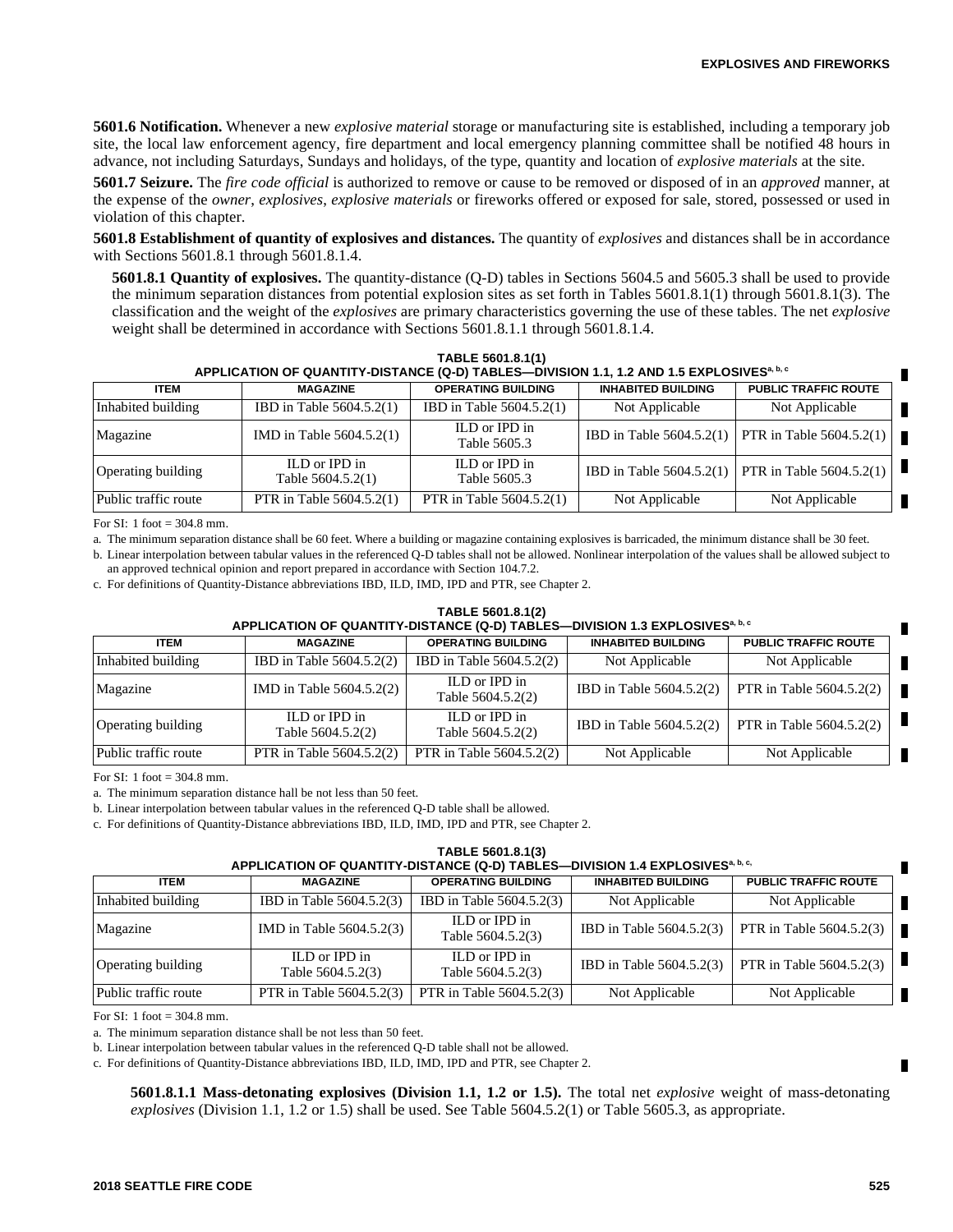**Exception:** Where the TNT equivalence of the *explosive material* has been determined, the equivalence is allowed to be used to establish the net *explosive* weight.

**5601.8.1.2 Nonmass-detonating explosives (excluding Division 1.4).** Nonmass-detonating *explosives* (excluding Division 1.4) shall be as follows:

- 1. Division 1.3 propellants. The total weight of the propellants alone shall be the net *explosive* weight. The net weight of propellant shall be used. See Table 5604.5.2(2).
- 2. Combinations of bulk metal powder and pyrotechnic compositions. The sum of the net weights of metal powders and pyrotechnic compositions in the containers shall be the net *explosive* weight. See Table 5604.5.2(2).

**5601.8.1.3 Combinations of mass-detonating and nonmass-detonating explosives (excluding Division 1.4).** Combination of mass-detonating and nonmass-detonating *explosives* (excluding Division 1.4) shall be as follows:

- 1. Where Division 1.1 and 1.2 *explosives* are located in the same site, determine the distance for the total quantity considered first as 1.1 and then as 1.2. The required distance is the greater of the two. Where the Division 1.1 requirements are controlling and the TNT equivalence of the 1.2 is known, the TNT equivalent weight of the 1.2 items shall be allowed to be added to the total *explosive* weight of Division 1.1 items to determine the net *explosive* weight for Division 1.1 distance determination. See Table 5604.5.2(2) or Table 5605.3, as appropriate.
- 2. Where Division 1.1 and 1.3 *explosives* are located in the same site, determine the distances for the total quantity considered first as 1.1 and then as 1.3. The required distance is the greater of the two. Where the Division 1.1 requirements are controlling and the TNT equivalence of the 1.3 is known, the TNT equivalent weight of the 1.3 items shall be allowed to be added to the total *explosive* weight of Division 1.1 items to determine the net *explosive* weight for Division 1.1 distance determination. See Table 5604.5.2(1), 5604.5.2(2) or 5605.3, as appropriate.
- 3. Where Division 1.1, 1.2 and 1.3 *explosives* are located in the same site, determine the distances for the total quantity considered first as 1.1, next as 1.2 and finally as 1.3. The required distance is the greatest of the three. As allowed by Items 1 and 2, TNT equivalent weights for 1.2 and 1.3 items are allowed to be used to determine the net weight of *explosives* for Division 1.1 distance determination. Table 5604.5.2(1) or 5605.3 shall be used where TNT equivalency is used to establish the net *explosive* weight.
- 4. For composite pyrotechnic items Division 1.1 and Division 1.3, the sum of the net weights of the pyrotechnic composition and the *explosives* involved shall be used. See Tables 5604.5.2(1) and 5604.5.2(2).

**5601.8.1.4 Moderate fire—no blast hazards (Division 1.4).** For Division 1.4 *explosives*, the total weight of the *explosive* material alone is the net weight. The net weight of the *explosive* material shall be used.

# **SECTION 5602 DEFINITIONS**

**5602.1 Definitions.** The following terms are defined in Chapter 2: **AMMONIUM NITRATE. BARRICADE. Artificial barricade. Natural barricade. BARRICADED. BLAST AREA. BLAST SITE. BLASTER. BLASTING AGENT. BULLET RESISTANT. DETONATING CORD. DETONATION. DETONATOR. DISCHARGE SITE. DISPLAY SITE. EXPLOSIVE. High explosive. Low explosive. Mass-detonating explosives.**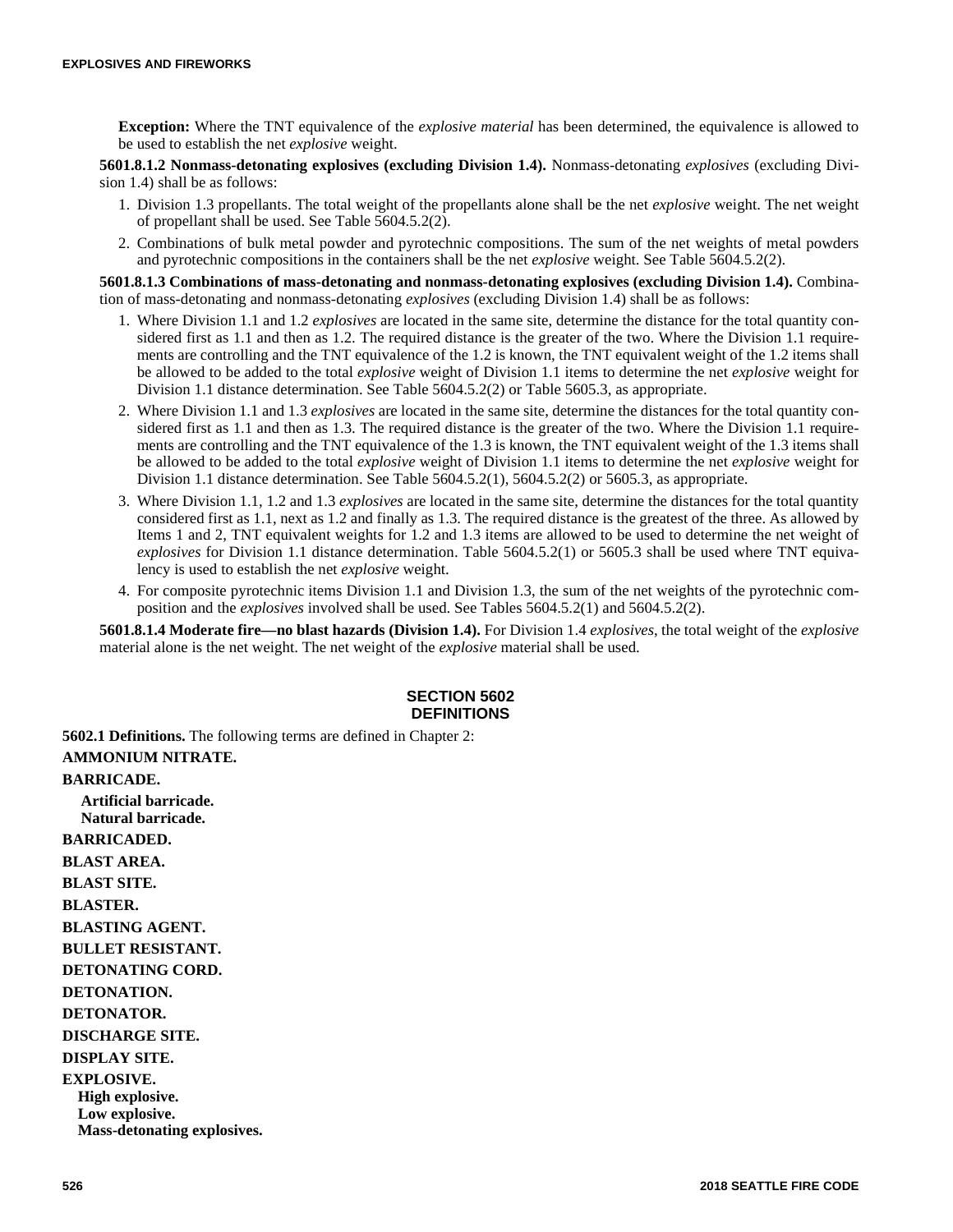**UN/DOTn Class 1 explosives. Division 1.1. Division 1.2. Division 1.3. Division 1.4. Division 1.5. Division 1.6. EXPLOSIVE MATERIAL. FALLOUT AREA. FIREWORKS. Fireworks, 1.3G. Fireworks, 1.4G. FIREWORKS DISPLAY. HIGHWAY. INHABITED BUILDING. MAGAZINE. Indoor. Type 1. Type 2. Type 3. Type 4. Type 5. MORTAR. NET EXPLOSIVE WEIGHT (net weight). OPERATING BUILDING. OPERATING LINE. PLOSOPHORIC MATERIAL. PROXIMATE AUDIENCE. PUBLIC TRAFFIC ROUTE (PTR). PYROTECHNIC ARTICLE. PYROTECHNIC COMPOSITION. PYROTECHNIC SPECIAL EFFECT. PYROTECHNIC SPECIAL-EFFECT MATERIAL. PYROTECHNICS. QUANTITY-DISTANCE (Q-D). Inhabited building distance (IBD). Intermagazine distance (IMD). Intraline distance (ILD) or Intraplant distance (IPD). RAILWAY. READY BOX. SMALL ARMS AMMUNITION. SMALL ARMS PRIMERS. SMOKELESS PROPELLANTS. SPECIAL INDUSTRIAL EXPLOSIVE DEVICE. THEFT RESISTANT.**

# **SECTION 5603 RECORD KEEPING AND REPORTING**

**5603.1 General.** Records of the receipt, handling, use or disposal of *explosive materials*, and reports of any accidents, thefts or unauthorized activities involving *explosive materials* shall conform to the requirements of this section.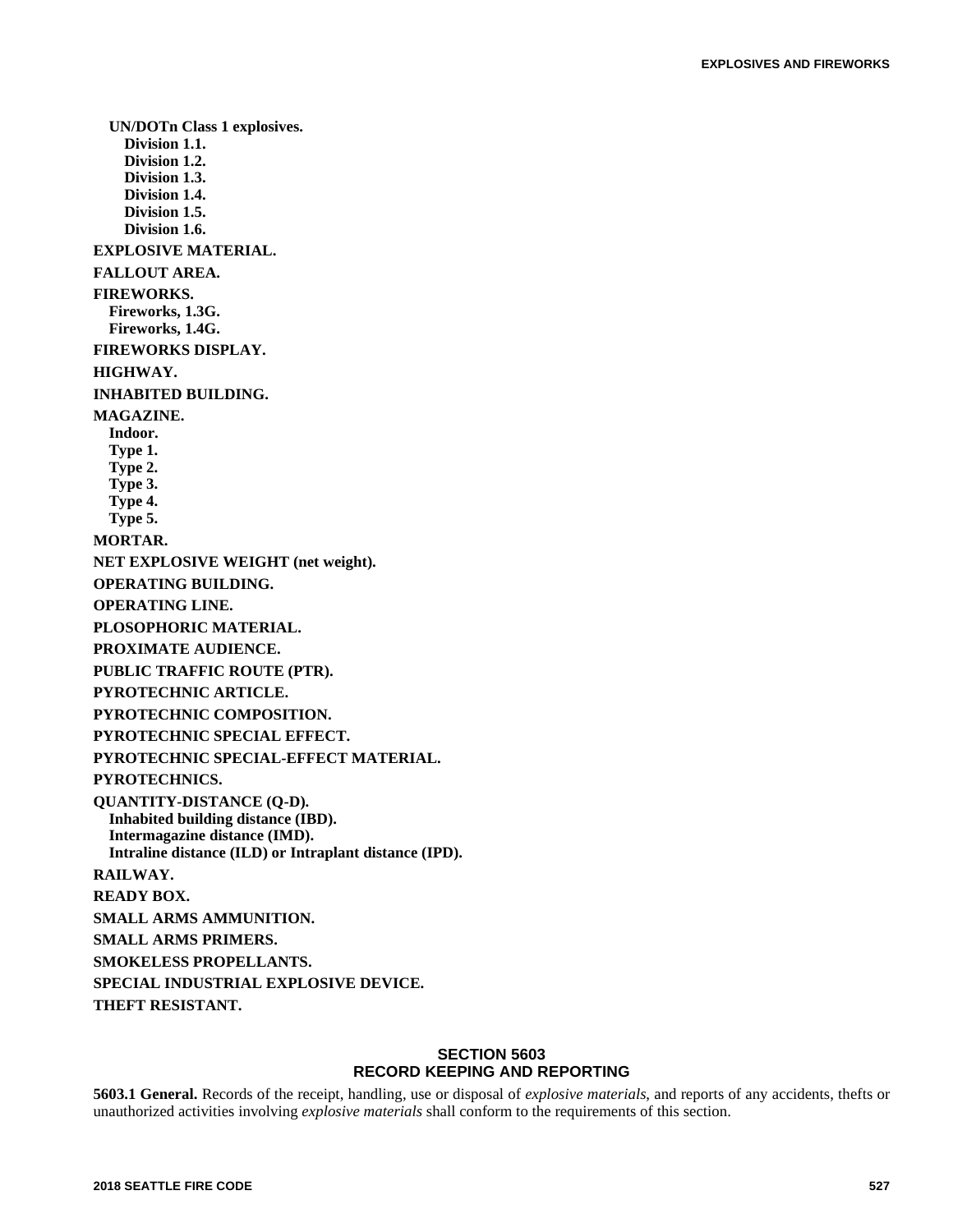**5603.2 Transaction record.** The permittee shall maintain a record of all transactions involving receipt, removal, use or disposal of *explosive materials*. Such records shall be maintained for a period of 5 years.

**Exception:** Where only Division 1.4G (consumer fireworks) are handled, records need only be maintained for a period of 3 years.

**5603.3 Loss, theft or unauthorized removal.** The loss, theft or unauthorized removal of *explosive materials* from a magazine or permitted facility shall be reported to the *fire code official*, local law enforcement authorities and the U.S. Department of Treasury, Bureau of Alcohol, Tobacco, Firearms and Explosives within 24 hours.

**Exception:** Loss of Division 1.4G (consumer fireworks) need not be reported to the Bureau of Alcohol, Tobacco, Firearms and Explosives.

**5603.4 Accidents.** Accidents involving the use of *explosives*, *explosive materials* and fireworks that result in injuries or property damage shall be reported to the *fire code official* immediately.

**5603.5 Misfires.** The pyrotechnic display operator or blaster in charge shall keep a record of all aerial shells that fail to fire or charges that fail to detonate.

**5603.6 Hazard communication.** Manufacturers of *explosive materials* and fireworks shall maintain records of chemicals, chemical compounds and mixtures required by DOL 29 CFR Part 1910.1200, and Section 407.

**5603.7 Safety rules.** Current safety rules covering the operation of magazines, as described in Section 5604.7, shall be posted on the interior of the magazine in a visible location.

# **SECTION 5604 EXPLOSIVE MATERIALS STORAGE AND HANDLING**

**5604.1 General.** Storage of *explosives* and *explosive materials*, small arms ammunition, small arms primers, propellant-actuated cartridges and smokeless propellants in magazines shall comply with the provisions of this section.

**5604.2 Magazine required.** *Explosives* and *explosive materials*, and Division 1.3G fireworks shall be stored in magazines constructed, located, operated and maintained in accordance with the provisions of Section 5604 and NFPA 495 or NFPA 1124.

# **Exceptions:**

- 1. Storage of fireworks at display sites in accordance with Section 5608.5 and NFPA 1123 or NFPA 1126.
- 2. Portable or mobile magazines not exceeding 120 square feet  $(11 \text{ m}^2)$  in area shall not be required to comply with the requirements of the *International Building Code.*

**5604.3 Magazines.** The storage of *explosives* and *explosive materials* in magazines shall comply with Table 5604.3.

| <u>TINEWONNO, 1.30 MAAIMUM ALLOWADLE QUANTITT FEN CONTNOL ANEA</u>           |                          |                              |                |          |                   |                                |          |   |              |   |   |   |
|------------------------------------------------------------------------------|--------------------------|------------------------------|----------------|----------|-------------------|--------------------------------|----------|---|--------------|---|---|---|
| <b>NEW UN/</b><br>OLD DOTn<br><b>DOTn</b><br><b>CLASS</b><br><b>DIVISION</b> | <b>ATF/OSHA</b>          | INDOOR <sup>ª</sup> (pounds) |                |          | <b>OUTDOOR</b>    | <b>MAGAZINE TYPE REQUIRED</b>  |          |   |              |   |   |   |
|                                                                              |                          | <b>CLASS</b>                 | Unprotected    | Cabinet  | <b>Sprinklers</b> | <b>Sprinklers</b><br>& cabinet | (pounds) | 1 | $\mathbf{2}$ | 3 | 4 | 5 |
| 1.1 <sup>b</sup>                                                             | A                        | High                         | $\Omega$       | $\Omega$ |                   | 2                              |          | X | X            | X |   |   |
| 1.2                                                                          | A                        | High                         | $\Omega$       | $\Omega$ |                   | 2                              |          | X | X            | X |   |   |
| 1.2                                                                          | B                        | Low                          | $\overline{0}$ | $\theta$ |                   |                                |          | X | X            | X | X |   |
| 1.3                                                                          | B                        | Low                          | $\mathbf{0}$   | $\theta$ | 5                 | 10                             |          | X | X            | X | X |   |
| 1.4                                                                          | B                        | Low                          | $\Omega$       | $\Omega$ | 50                | 100                            |          | X | X            | X | X |   |
| 1.5                                                                          | $\mathcal{C}$            | Low                          | $\Omega$       | $\Omega$ |                   | 2                              | 1        | X | X            | X | X |   |
| 1.5                                                                          | <b>Blasting</b><br>Agent | <b>Blasting</b><br>Agent     | $\Omega$       | $\Omega$ |                   | 2                              |          | X | X            | X | X | X |
| 1.6                                                                          | Not<br>Applicable        | <b>Not</b><br>Applicable     | $\mathbf{0}$   | $\theta$ |                   | 2                              |          | X | X            | X | X | X |

**TABLE 5604.3 STORAGE AMOUNTS AND MAGAZINE REQUIREMENTS FOR EXPLOSIVES, EXPLOSIVE MATERIALS AND FIREWORKS, 1.3G MAXIMUM ALLOWABLE QUANTITY PER CONTROL AREA**

For SI: 1 pound =  $0.454$  kg, 1 pound per gallon =  $0.12$  kg per liter, 1 ounce =  $28.35$  g.

a. A factor of 10 pounds per gallon shall be used for converting pounds (solid) to gallons (liquid) in accordance with Section 5003.1.2.

b. Black powder shall be stored in a Type 1, 2, 3 or 4 magazine as provided for in Section 5604.3.1.

**5604.3.1 High explosives.** *Explosive materials* classified as Division 1.1 or 1.2 or formerly classified as Class A by the U.S. Department of Transportation shall be stored in Type 1, 2 or 3 magazines.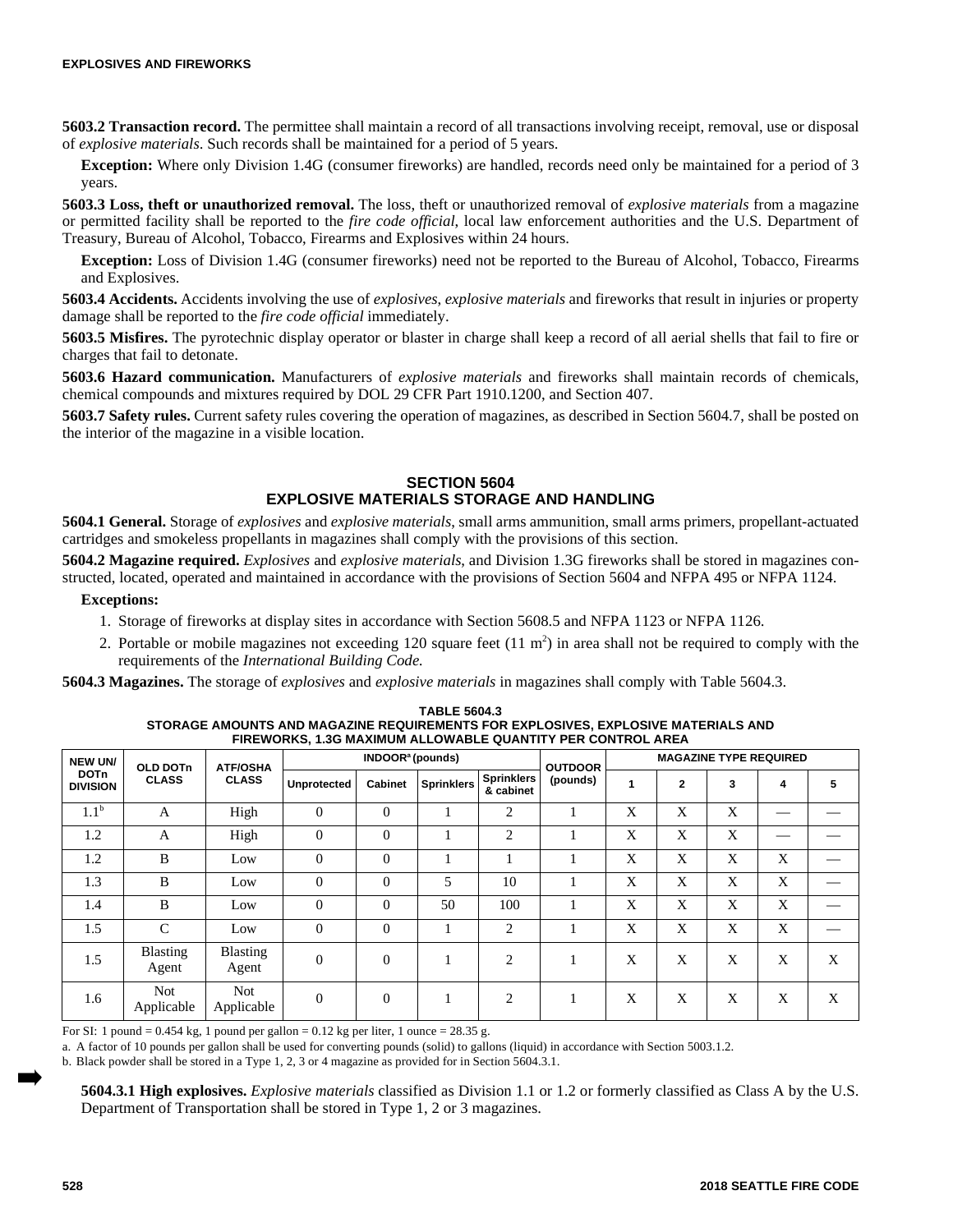#### **Exceptions:**

- 1. Black powder shall be stored in a Type 1, 2, 3 or 4 magazine.
- 2. Cap-sensitive *explosive material* that is demonstrated not to be bullet sensitive shall be stored in a Type 1, 2, 3, 4 or 5 magazine.

**5604.3.2 Low explosives.** *Explosive materials* that are not cap sensitive shall be stored in a Type 1, 2, 3, 4 or 5 magazine.

**5604.3.3 Detonating cord.** For quantity and distance purposes, detonating cord of 50 grains per foot shall be calculated as equivalent to 8 pounds (4 kg) of high *explosives* per 1,000 feet (305 m). Heavier or lighter core loads shall be rated proportionally.

**5604.4 Prohibited storage.** Detonators shall be stored in a separate magazine for blasting supplies and shall not be stored in a magazine with other *explosive materials*.

**5604.5 Location.** The use of magazines for storage of *explosives* and *explosive materials* shall comply with Sections 5604.5.1 through 5604.5.3.3.

**5604.5.1 Indoor magazines.** The use of indoor magazines for storage of *explosives* and *explosive materials* shall comply with the requirements of Sections 5604.5.1.1 through 5604.5.1.7.

**5604.5.1.1 Use.** The use of indoor magazines for storage of *explosives* and *explosive materials* shall be limited to occupancies of Group F, H, M or S, and research and development laboratories.

**5604.5.1.2 Construction.** Indoor magazines shall comply with the following construction requirements:

- 1. Construction shall be fire resistant and theft resistant.
- 2. Exterior shall be painted red.
- 3. Base shall be fitted with wheels, casters or rollers to facilitate removal from the building in an emergency.
- 4. Lid or door shall be marked with conspicuous white lettering not less than 3 inches (76 mm) high and minimum 1/2 inch (12.7 mm) stroke, reading EXPLOSIVES—KEEP FIRE AWAY.
- 5. The least horizontal dimension shall not exceed the clear width of the entrance door.

**5604.5.1.3 Quantity limit.** Not more than 50 pounds (23 kg) of *explosives* or *explosive materials* shall be stored within an indoor magazine.

**Exception:** Day boxes used for the storage of in-process material in accordance with Section 5605.6.4.1.

**5604.5.1.4 Prohibited use.** Indoor magazines shall not be used within buildings containing Group R occupancies.

**5604.5.1.5 Location.** Indoor magazines shall be located within 10 feet (3048 mm) of an entrance and only on floors at or having ramp access to the exterior grade level.

**5604.5.1.6 Number.** Not more than two indoor magazines shall be located in the same building. Where two such magazines are located in the same building, one magazine shall be used solely for the storage of not more than 5,000 detonators.

**5604.5.1.7 Separation distance.** Where two magazines are located in the same building, they shall be separated by a distance of not less than 10 feet (3048 mm).

**5604.5.2 Outdoor magazines.** Outdoor magazines other than Type 3 shall be located so as to comply with Table 5604.5.2(2) or 5604.5.2(3) as set forth in Tables 5601.8.1(1) through 5601.8.1(3). Where a magazine or group of magazines, as described in Section 5604.5.2.2, contains different classes of *explosive materials*, and Division 1.1 materials are present, the required separations for the magazine or magazine group as a whole shall comply with Table 5604.5.2(2).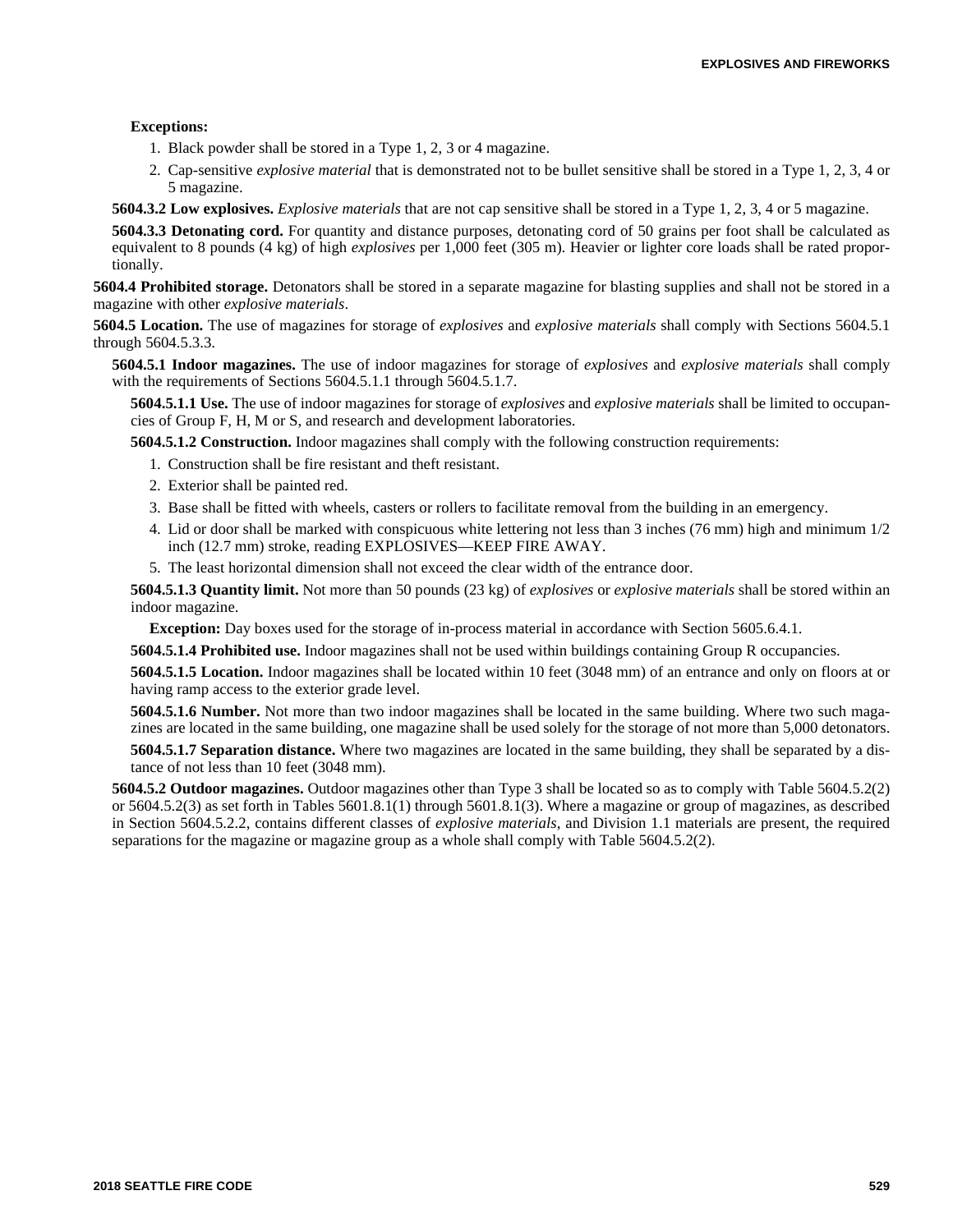#### **TABLE 5604.5.2(1) AMERICAN TABLE OF DISTANCES FOR STORAGE OF EXPLOSIVES AS APPROVED BY THE INSTITUTE OF MAKERS OF EXPLOSIVES AND REVISED JUNE 1991<sup>a</sup>**

|                                                              |                    | <b>DISTANCES IN FEET</b>   |              |                                                                            |                     |                                                                                                         |              |                                      |                     |  |
|--------------------------------------------------------------|--------------------|----------------------------|--------------|----------------------------------------------------------------------------|---------------------|---------------------------------------------------------------------------------------------------------|--------------|--------------------------------------|---------------------|--|
| <b>QUANTITY OF EXPLOSIVE</b><br><b>MATERIALS<sup>c</sup></b> |                    | <b>Inhabited buildings</b> |              | Public highways with traffic<br>volume less than 3,000<br>vehicles per day |                     | Public highways with traffic<br>volume greater than 3,000<br>vehicles per day and<br>passenger railways |              | Separation of magazines <sup>d</sup> |                     |  |
| Pounds over                                                  | Pounds not<br>over | <b>Barricaded</b>          | Unbarricaded | <b>Barricaded</b>                                                          | <b>Unbarricaded</b> | <b>Barricaded</b>                                                                                       | Unbarricaded | <b>Barricaded</b>                    | <b>Unbarricaded</b> |  |
| $\theta$                                                     | 5                  | 70                         | 140          | 30                                                                         | 60                  | 51                                                                                                      | 102          | 6                                    | 12                  |  |
| 5                                                            | 10                 | 90                         | 180          | 35                                                                         | 70                  | 64                                                                                                      | 128          | 8                                    | 16                  |  |
| 10                                                           | 20                 | 110                        | 220          | 45                                                                         | 90                  | 81                                                                                                      | 162          | 10                                   | 20                  |  |
| 20                                                           | 30                 | 125                        | 250          | 50                                                                         | 100                 | 93                                                                                                      | 186          | 11                                   | 22                  |  |
| 30                                                           | 40                 | 140                        | 280          | 55                                                                         | 110                 | 103                                                                                                     | 206          | 12                                   | 24                  |  |
| 40                                                           | 50                 | 150                        | 300          | 60                                                                         | 120                 | 110                                                                                                     | 220          | 14                                   | 28                  |  |
| 50                                                           | 75                 | 170                        | 340          | 70                                                                         | 140                 | 127                                                                                                     | 254          | 15                                   | 30                  |  |
| 75                                                           | 100                | 190                        | 380          | 75                                                                         | 150                 | 139                                                                                                     | 278          | 16                                   | $\overline{32}$     |  |
| 100                                                          | 125                | 200                        | 400          | 80                                                                         | 160                 | 150                                                                                                     | 300          | 18                                   | 36                  |  |
| 125                                                          | 150                | 215                        | 430          | 85                                                                         | 170                 | 159                                                                                                     | 318          | 19                                   | 38                  |  |
| 150                                                          | 200                | 235                        | 470          | 95                                                                         | 190                 | 175                                                                                                     | 350          | 21                                   | 42                  |  |
| 200                                                          | 250                | 255                        | 510          | 105                                                                        | 210                 | 189                                                                                                     | 378          | 23                                   | 46                  |  |
| 250                                                          | 300                | 270                        | 540          | 110                                                                        | 220                 | 201                                                                                                     | 402          | 24                                   | 48                  |  |
| 300                                                          | 400                | 295                        | 590          | 120                                                                        | 240                 | 221                                                                                                     | 442          | 27                                   | 54                  |  |
| 400                                                          | 500                | 320                        | 640          | 130                                                                        | 260                 | 238                                                                                                     | 476          | 29                                   | 58                  |  |
| 500                                                          | 600                | 340                        | 680          | 135                                                                        | 270                 | 253                                                                                                     | 506          | 31                                   | 62                  |  |
| 600                                                          | 700                | 355                        | 710          | 145                                                                        | 290                 | 266                                                                                                     | 532          | 32                                   | 64                  |  |
| 700                                                          | 800                | 375                        | 750          | 150                                                                        | 300                 | 278                                                                                                     | 556          | 33                                   | 66                  |  |
| 800                                                          | 900                | 390                        | 780          | 155                                                                        | 310                 | 289                                                                                                     | 578          | 35                                   | 70                  |  |
| 900                                                          | 1,000              | 400                        | 800          | 160                                                                        | 320                 | 300                                                                                                     | 600          | 36                                   | 72                  |  |
| 1,000                                                        | 1,200              | 425                        | 850          | 165                                                                        | 330                 | 318                                                                                                     | 636          | 39                                   | 78                  |  |
| 1,200                                                        | 1,400              | 450                        | 900          | 170                                                                        | 340                 | 336                                                                                                     | 672          | 41                                   | $\overline{82}$     |  |
| 1,400                                                        | 1,600              | 470                        | 940          | 175                                                                        | 350                 | 351                                                                                                     | 702          | 43                                   | 86                  |  |
| 1,600                                                        | 1,800              | 490                        | 980          | 180                                                                        | 360                 | 366                                                                                                     | 732          | 44                                   | 88                  |  |
| 1,800                                                        | 2,000              | 505                        | 1,010        | 185                                                                        | 370                 | 378                                                                                                     | 756          | 45                                   | 90                  |  |
| 2,000                                                        | 2,500              | 545                        | 1,090        | 190                                                                        | 380                 | 408                                                                                                     | 816          | 49                                   | 98                  |  |
| 2,500                                                        | 3,000              | 580                        | 1,160        | 195                                                                        | 390                 | 432                                                                                                     | 864          | 52                                   | 104                 |  |
| 3,000                                                        | 4,000              | 635                        | 1,270        | 210                                                                        | 420                 | 474                                                                                                     | 948          | 58                                   | 116                 |  |
| 4,000                                                        | 5,000              | 685                        | 1,370        | 225                                                                        | 450                 | 513                                                                                                     | 1,026        | 61                                   | 122                 |  |
| 5,000                                                        | 6,000              | 730                        | 1,460        | 235                                                                        | 470                 | 546                                                                                                     | 1,092        | 65                                   | 130                 |  |
| 6.000                                                        | 7,000              | 770                        | 1,540        | 245                                                                        | 490                 | 573                                                                                                     | 1,146        | 68                                   | 136                 |  |
| 7,000                                                        | 8,000              | 800                        | 1,600        | 250                                                                        | 500                 | 600                                                                                                     | 1,200        | $\overline{72}$                      | 144                 |  |
| 8,000                                                        | 9,000              | 835                        | 1,670        | 255                                                                        | 510                 | 624                                                                                                     | 1,248        | $\overline{75}$                      | 150                 |  |
| 9,000                                                        | 10,000             | 865                        | 1,730        | 260                                                                        | 520                 | 645                                                                                                     | 1,290        | 78                                   | 156                 |  |
| 10,000                                                       | 12,000             | 875                        | 1,750        | 270                                                                        | 540                 | 687                                                                                                     | 1,374        | 82                                   | 164                 |  |
| 12,000                                                       | 14,000             | 885                        | 1,770        | 275                                                                        | 550                 | 723                                                                                                     | 1,446        | 87                                   | 174                 |  |
| 14,000                                                       | 16,000             | 900                        | 1,800        | 280                                                                        | 560                 | 756                                                                                                     | 1,512        | 90                                   | 180                 |  |
| 16,000                                                       | 18,000             | 940                        | 1,880        | 285                                                                        | 570                 | 786                                                                                                     | 1,572        | 94                                   | 188                 |  |
| 18,000                                                       | 20,000             | 975                        | 1,950        | 290                                                                        | 580                 | 813                                                                                                     | 1,626        | 98                                   | 196                 |  |
| 20,000                                                       | 25,000             | 1,055                      | 2,000        | 315                                                                        | 630                 | 876                                                                                                     | 1,752        | 105                                  | 210                 |  |

*(continued)*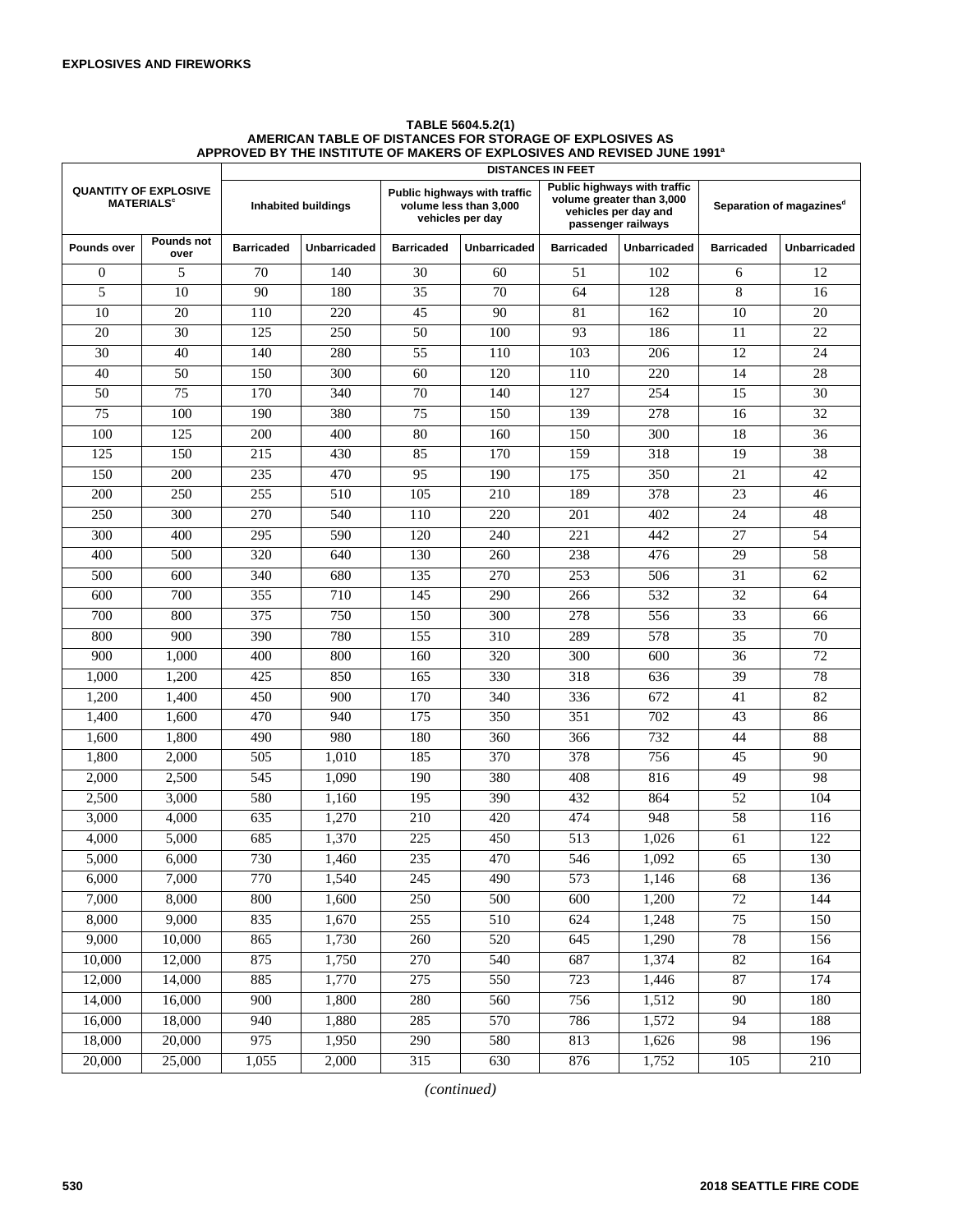#### **TABLE 5604.5.2(1)—continued AMERICAN TABLE OF DISTANCES FOR STORAGE OF EXPLOSIVES AS APPROVED BY THE INSTITUTE OF MAKERS OF EXPLOSIVES AND REVISED JUNE 1991<sup>a</sup>**

|                                                                        |                    | <b>DISTANCES IN FEET</b>   |                     |                   |                                                                            |                   |                                                                                                         |                   |                                      |  |
|------------------------------------------------------------------------|--------------------|----------------------------|---------------------|-------------------|----------------------------------------------------------------------------|-------------------|---------------------------------------------------------------------------------------------------------|-------------------|--------------------------------------|--|
| <b>QUANTITY OF</b><br><b>EXPLOSIVE</b><br><b>MATERIALS<sup>c</sup></b> |                    | <b>Inhabited buildings</b> |                     |                   | Public highways with traffic<br>volume less than 3,000 vehicles<br>per day |                   | Public highways with traffic<br>volume greater than 3,000<br>vehicles per day and<br>passenger railways |                   | Separation of magazines <sup>d</sup> |  |
| <b>Pounds</b><br>over                                                  | Pounds not<br>over | <b>Barricaded</b>          | <b>Unbarricaded</b> | <b>Barricaded</b> | <b>Unbarricaded</b>                                                        | <b>Barricaded</b> | <b>Unbarricaded</b>                                                                                     | <b>Barricaded</b> | <b>Unbarricaded</b>                  |  |
| 25,000                                                                 | 30,000             | 1.130                      | 2.000               | 340               | 680                                                                        | 933               | 1.866                                                                                                   | 112               | 224                                  |  |
| 30,000                                                                 | 35,000             | 1.205                      | 2.000               | 360               | 720                                                                        | 981               | 1.962                                                                                                   | 119               | 238                                  |  |
| 35,000                                                                 | 40,000             | 1,275                      | 2.000               | 380               | 760                                                                        | 1,026             | 2,000                                                                                                   | 124               | 248                                  |  |
| 40,000                                                                 | 45,000             | 1,340                      | 2,000               | 400               | 800                                                                        | 1,068             | 2,000                                                                                                   | 129               | 258                                  |  |
| 45,000                                                                 | 50,000             | 1.400                      | 2.000               | 420               | 840                                                                        | 1.104             | 2.000                                                                                                   | 135               | 270                                  |  |
| 50,000                                                                 | 55,000             | 1.460                      | 2.000               | 440               | 880                                                                        | 1.140             | 2.000                                                                                                   | 140               | 280                                  |  |
| 55,000                                                                 | 60,000             | 1,515                      | 2.000               | 455               | 910                                                                        | 1,173             | 2,000                                                                                                   | 145               | 290                                  |  |
| 60,000                                                                 | 65,000             | 1.565                      | 2.000               | 470               | 940                                                                        | 1,206             | 2,000                                                                                                   | 150               | 300                                  |  |
| 65,000                                                                 | 70,000             | 1.610                      | 2.000               | 485               | 970                                                                        | 1,236             | 2.000                                                                                                   | 155               | 310                                  |  |
| 70,000                                                                 | 75,000             | 1,655                      | 2,000               | 500               | 1,000                                                                      | 1,263             | 2,000                                                                                                   | 160               | 320                                  |  |
| 75,000                                                                 | 80,000             | 1,695                      | 2,000               | 510               | 1,020                                                                      | 1,293             | 2,000                                                                                                   | 165               | 330                                  |  |
| 80,000                                                                 | 85,000             | 1.730                      | 2.000               | 520               | 1.040                                                                      | 1.317             | 2,000                                                                                                   | 170               | 340                                  |  |
| 85,000                                                                 | 90,000             | 1,760                      | 2.000               | 530               | 1,060                                                                      | 1,344             | 2,000                                                                                                   | 175               | 350                                  |  |
| 90.000                                                                 | 95,000             | 1,790                      | 2,000               | 540               | 1,080                                                                      | 1,368             | 2,000                                                                                                   | 180               | 360                                  |  |
| 95,000                                                                 | 100,000            | 1,815                      | 2.000               | 545               | 1.090                                                                      | 1,392             | 2,000                                                                                                   | 185               | 370                                  |  |
| 100,000                                                                | 110,000            | 1.835                      | 2.000               | 550               | 1.100                                                                      | 1.437             | 2,000                                                                                                   | 195               | 390                                  |  |
| 110,000                                                                | 120,000            | 1,855                      | 2,000               | 555               | 1,110                                                                      | 1,479             | 2,000                                                                                                   | 205               | 410                                  |  |
| 120,000                                                                | 130,000            | 1,875                      | 2.000               | 560               | 1,120                                                                      | 1,521             | 2.000                                                                                                   | 215               | 430                                  |  |
| 130,000                                                                | 140,000            | 1.890                      | 2.000               | 565               | 1,130                                                                      | 1,557             | 2.000                                                                                                   | 225               | 450                                  |  |
| 140,000                                                                | 150,000            | 1,900                      | 2,000               | 570               | 1,140                                                                      | 1,593             | 2,000                                                                                                   | 235               | 470                                  |  |
| 150,000                                                                | 160,000            | 1,935                      | 2,000               | 580               | 1,160                                                                      | 1,629             | 2,000                                                                                                   | 245               | 490                                  |  |
| 160,000                                                                | 170,000            | 1,965                      | 2.000               | 590               | 1.180                                                                      | 1.662             | 2,000                                                                                                   | 255               | 510                                  |  |
| 170,000                                                                | 180,000            | 1.990                      | 2.000               | 600               | 1.200                                                                      | 1.695             | 2,000                                                                                                   | 265               | 530                                  |  |
| 180,000                                                                | 190,000            | 2,010                      | 2,010               | 605               | 1,210                                                                      | 1,725             | 2,000                                                                                                   | 275               | 550                                  |  |
| 190,000                                                                | 200,000            | 2,030                      | 2,030               | 610               | 1,220                                                                      | 1,755             | 2,000                                                                                                   | 285               | 570                                  |  |
| 200,000                                                                | 210,000            | 2.055                      | 2.055               | 620               | 1,240                                                                      | 1.782             | 2.000                                                                                                   | 295               | 590                                  |  |
| 210,000                                                                | 230,000            | 2,100                      | 2,100               | 635               | 1,270                                                                      | 1,836             | 2,000                                                                                                   | 315               | 630                                  |  |
| 230,000                                                                | 250,000            | 2,155                      | 2,155               | 650               | 1,300                                                                      | 1.890             | 2,000                                                                                                   | 335               | 670                                  |  |
| 250,000                                                                | 275,000            | 2,215                      | 2,215               | 670               | 1,340                                                                      | 1,950             | 2,000                                                                                                   | 360               | 720                                  |  |
| 275,000                                                                | $300,000^{\circ}$  | 2.275                      | 2.275               | 690               | 1.380                                                                      | 2.000             | 2.000                                                                                                   | 385               | 770                                  |  |

For SI: 1 foot =  $304.8$  mm, 1 pound =  $0.454$  kg.

a. This table applies only to the manufacture and permanent storage of commercial explosive materials. It is not applicable to transportation of explosives or any handling or temporary storage necessary or incident thereto. It is not intended to apply to bombs, projectiles or other heavily encased explosives.

b. Storage in excess of 300,000 pounds of explosive materials in one magazine is not allowed.

c. Where a manufacturing building on an explosive materials plant site is designed to contain explosive materials, such building shall be located with respect to its proximity to inhabited buildings, public highways and passenger railways based on the maximum quantity of explosive materials permitted to be in the building at one time.

d. Where two or more storage magazines are located on the same property, each magazine shall comply with the minimum distances specified from inhabited buildings, railways and highways, and, in addition, they should be separated from each other by not less than the distances shown for separation of magazines, except that the quantity of explosives in detonator magazines shall govern in regard to the spacing of said detonator magazines from magazines containing other explosive materials. Where any two or more magazines are separated from each other by less than the specified separation of magazines distances, then two or more such magazines, as a group, shall be considered as one magazine, and the total quantity of explosive materials stored in such group shall be treated as if stored in a single magazine located on the site of any magazine in the group and shall comply with the minimum distances specified from other magazines, inhabited buildings, railways and highways.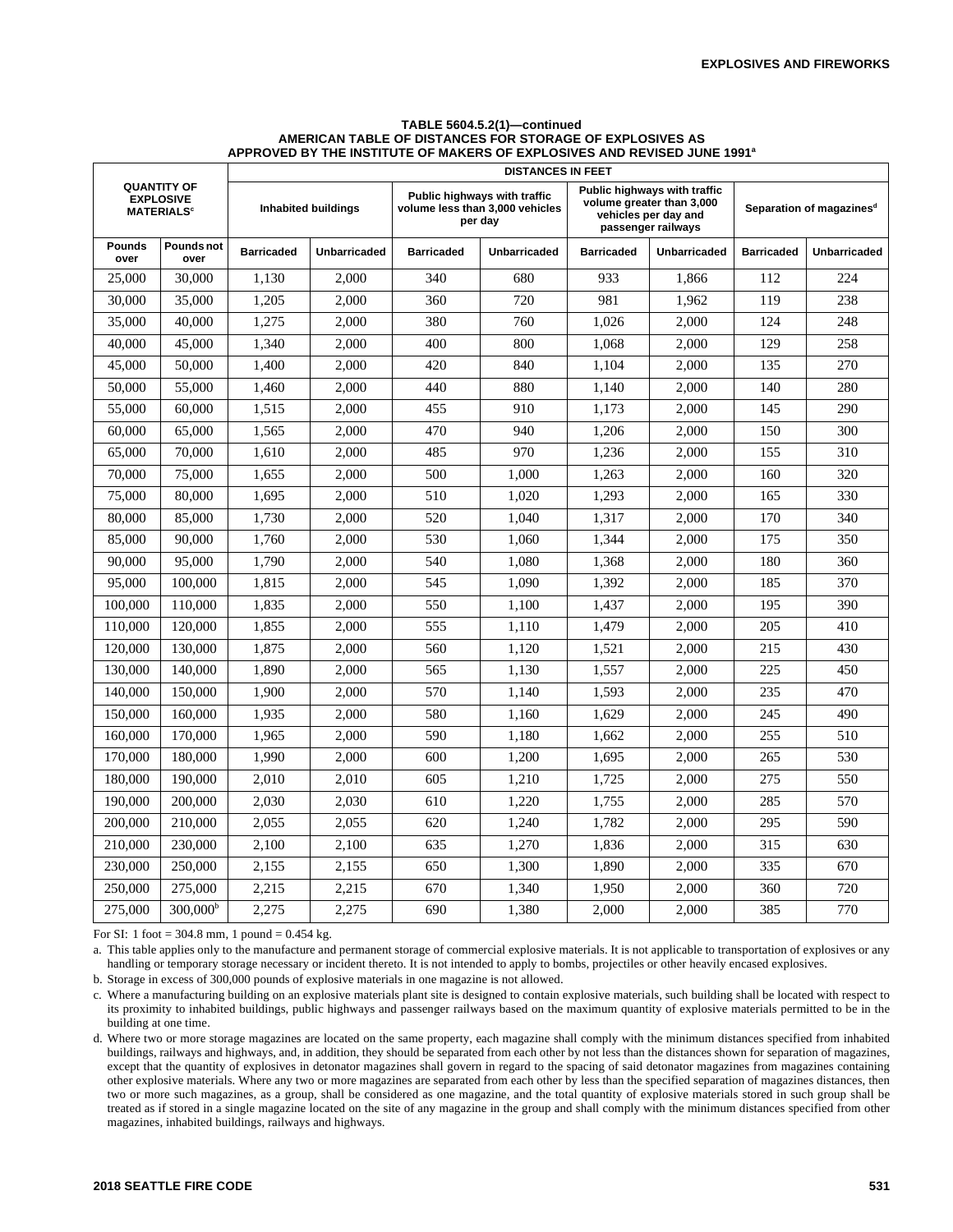#### **TABLE 5604.5.2(2)**

#### **TABLE OF DISTANCES (Q-D) FOR BUILDINGS AND MAGAZINES CONTAINING EXPLOSIVES—DIVISION 1.3 MASS-FIRE HAZARDa, b, c**

|              | <b>QUANTITY OF DIVISION 1.3 EXPLOSIVES</b><br>(NET EXPLOSIVES WEIGHT) | <b>DISTANCES IN FEET</b>                    |                                                  |                                        |                                                                    |  |  |
|--------------|-----------------------------------------------------------------------|---------------------------------------------|--------------------------------------------------|----------------------------------------|--------------------------------------------------------------------|--|--|
| Pounds over  | Pounds not over                                                       | <b>Inhabited Building</b><br>Distance (IBD) | <b>Distance to Public Traffic</b><br>Route (PTR) | <b>Intermagazine Distance</b><br>(IMD) | <b>Intraline Distance (ILD)</b><br>or Intraplant Distance<br>(IPD) |  |  |
| $\mathbf{0}$ | 1,000                                                                 | 75                                          | 75                                               | 50                                     | 50                                                                 |  |  |
| 1,000        | 5,000                                                                 | 115                                         | 115                                              | 75                                     | 75                                                                 |  |  |
| 5,000        | 10,000                                                                | 150                                         | 150                                              | 100                                    | 100                                                                |  |  |
| 10,000       | 20,000                                                                | 190                                         | 190                                              | 125                                    | 125                                                                |  |  |
| 20,000       | 30,000                                                                | 215                                         | 215                                              | 145                                    | 145                                                                |  |  |
| 30,000       | 40,000                                                                | 235                                         | 235                                              | 155                                    | 155                                                                |  |  |
| 40,000       | 50,000                                                                | 250                                         | 250                                              | 165                                    | 165                                                                |  |  |
| 50,000       | 60,000                                                                | 260                                         | 260                                              | 175                                    | 175                                                                |  |  |
| 60,000       | 70,000                                                                | 270                                         | 270                                              | 185                                    | 185                                                                |  |  |
| 70,000       | 80,000                                                                | 280                                         | 280                                              | 190                                    | 190                                                                |  |  |
| 80,000       | 90,000                                                                | 295                                         | 295                                              | 195                                    | 195                                                                |  |  |
| 90,000       | 100,000                                                               | 300                                         | 300                                              | 200                                    | 200                                                                |  |  |
| 100,000      | 200,000                                                               | 375                                         | 375                                              | 250                                    | 250                                                                |  |  |
| 200,000      | 300,000                                                               | 450                                         | 450                                              | 300                                    | 300                                                                |  |  |

For SI: 1 foot =  $304.8$  mm, 1 pound =  $0.454$  kg

a. Black powder, where stored in magazines, is defined as low explosive by the Bureau of Alcohol, Tobacco, Firearms and Explosives (BATF).

b. For quantities less than 1,000 pounds, the required distances are those specified for 1,000 pounds. The use of lesser distances is allowed where supported by approved test data or analysis.

c. Linear interpolation of explosive quantities between table entries is allowed.

**TABLE 5604.5.2(3)**

# **TABLE OF DISTANCES (Q-D) FOR BUILDINGS AND MAGAZINES CONTAINING EXPLOSIVES—DIVISION 1.4<sup>c</sup>**

|             | <b>QUANTITY OF DIVISION 1.4 EXPLOSIVES</b><br>(NET EXPLOSIVES WEIGHT) |                                             |                                                         |                                                 |                                                                          |
|-------------|-----------------------------------------------------------------------|---------------------------------------------|---------------------------------------------------------|-------------------------------------------------|--------------------------------------------------------------------------|
| Pounds over | Pounds not over                                                       | <b>Inhabited Building</b><br>Distance (IBD) | <b>Distance to Public</b><br><b>Traffic Route (PTR)</b> | Intermagazine<br>Distance <sup>a, b</sup> (IMD) | Intraline Distance (ILD)<br>or Intraplant Distance <sup>a</sup><br>(IPD) |
| 50          | Not Limited                                                           | 100                                         | 100                                                     | 50                                              | 50                                                                       |

For SI:  $1$  foot = 304.8 mm, 1 pound = 0.454 kg.

a. A separation distance of 100 feet is required for buildings of other than Type I or Type II construction as defined in the *International Building Code.*

b. For earth-covered magazines, specific separation is not required.

1. Earth cover material used for magazines shall be relatively cohesive. Solid or wet clay and similar types of soil are too cohesive and shall not be used. Soil shall be free from unsanitary organic matter, trash, debris and stones heavier than 10 pounds or larger than 6 inches in diameter. Compaction and surface preparation shall be provided, as necessary, to maintain structural integrity and avoid erosion. Where cohesive material cannot be used, as in sandy soil, the earth cover over magazines shall be finished with a suitable material to ensure structural integrity.

2. The earth fill or earth cover between earth-covered magazines shall be either solid or sloped, in accordance with the requirements of other construction features, but not less than 2 feet of earth cover shall be maintained over the top of each magazines. To reduce erosion and facilitate maintenance operations, the cover shall have a slope of 2 horizontal to 1 vertical.

c. Restricted to articles, including articles packaged for shipment, that are not regulated as an explosive under Bureau of Alcohol, Tobacco, Firearms and

Explosives regulations, or unpacked articles used in process operations that do not propagate a detonation or deflagration between articles.

**5604.5.2.1 Separation.** Where two or more storage magazines are located on the same property, each magazine shall comply with the minimum distances specified from inhabited buildings, public transportation routes and operating buildings. Magazines shall be separated from each other by not less than the intermagazine distances (IMD) shown for the separation of magazines.

**5604.5.2.2 Grouped magazines.** Where two or more magazines are separated from each other by less than the intermagazine distances (IMD), such magazines as a group shall be considered as one magazine and the total quantity of *explosive materials* stored in the group shall be treated as if stored in a single magazine. The location of the group of magazines shall comply with the intermagazine distances (IMD) specified from other magazines or magazine groups, inhabited buildings (IBD), public transportation routes (PTR) and operating buildings (ILD or IPD) as required.

**5604.5.3 Special requirements for Type 3 magazines.** Type 3 magazines shall comply with Sections 5604.5.3.1 through 5604.5.3.3.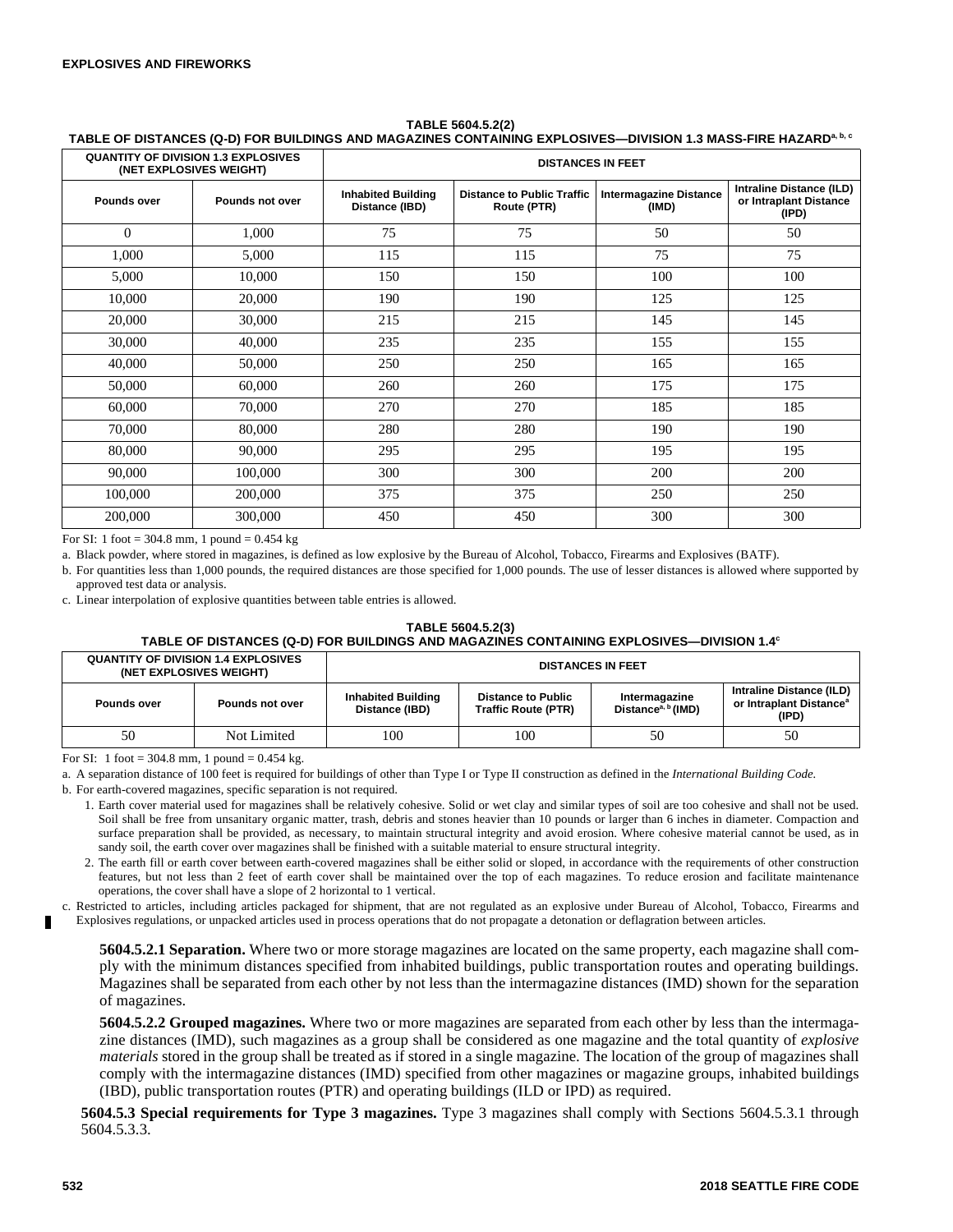**5604.5.3.1 Location.** Wherever practicable, Type 3 magazines shall be located away from neighboring inhabited buildings, railways, highways and other magazines in accordance with Table 5604.5.2(2) or 5604.5.2(3), as applicable.

**5604.5.3.2 Supervision.** Type 3 magazines shall be attended when *explosive materials* are stored within. *Explosive materials* shall be removed to appropriate storage magazines for unattended storage at the end of the workday.

**5604.5.3.3 Use.** Not more than two Type 3 magazines shall be located at the same blasting site. Where two Type 3 magazines are located at the same blasting site, one magazine shall used solely for the storage of detonators.

**5604.6 Construction.** Magazines shall be constructed in accordance with Sections 5604.6.1 through 5604.6.5.2.

**5604.6.1 Drainage.** The ground around a magazine shall be graded so that water drains away from the magazine.

**5604.6.2 Heating.** Magazines requiring heat shall be heated as prescribed in NFPA 495 by either hot water radiant heating within the magazine or by indirect warm air heating.

**5604.6.3 Lighting.** Where lighting is necessary within a magazine, electric safety flashlights or electric safety lanterns shall be used, except as provided in NFPA 495.

**5604.6.4 Nonsparking materials.** In other than Type 5 magazines, there shall not be exposed ferrous metal on the interior of a magazine containing packages of *explosives*.

**5604.6.5 Signs and placards.** Property on which Type 1 magazines and outdoor magazines of Types 2, 4 and 5 are located shall be posted with signs stating: EXPLOSIVES—KEEP OFF. These signs shall be of contrasting colors with a minimum letter height of 3 inches (76 mm) with a minimum brush stroke of 1/2 inch (12.7 mm). The signs shall be located to minimize the possibility of a bullet shot at the sign hitting the magazine.

**5604.6.5.1 Access road signs.** At the entrance to *explosive* material manufacturing and storage sites, all access roads shall be posted with the following warning sign or other *approved* sign:

# DANGER! NEVER FIGHT EXPLOSIVE FIRES. EXPLOSIVES ARE STORED ON THIS SITE  $CALL$

The sign shall be weather-resistant with a reflective surface and have lettering not less than 2 inches (51 mm) high.

**5604.6.5.2 Placards.** Type 5 magazines containing Division 1.5 blasting agents shall be prominently placarded as required during transportation by DOTn 49 CFR Part 172 and DOTy 27 CFR Part 555.

**5604.7 Operation.** Magazines shall be operated in accordance with Sections 5604.7.1 through 5604.7.9.

**5604.7.1 Security.** Magazines shall be kept locked in the manner prescribed in NFPA 495 at all times except during placement or removal of *explosives* or inspection.

**5604.7.2 Open flames and lights.** Smoking, matches, flame-producing devices, open flames, firearms and firearms cartridges shall not be allowed inside of or within 50 feet (15 240 mm) of magazines.

**5604.7.3 Brush.** The area located around a magazine shall be kept clear of brush, dried grass, leaves, trash, debris and similar combustible materials for a distance of 25 feet (7620 mm).

**5604.7.4 Combustible storage.** Combustible materials shall not be stored within 50 feet (15 240 mm) of magazines.

**5604.7.5 Unpacking and repacking explosive materials.** Containers of *explosive materials*, except fiberboard containers, and packages of damaged or deteriorated *explosive materials* or fireworks shall not be unpacked or repacked inside or within 50 feet (15 240 mm) of a magazine or in close proximity to other *explosive materials*.

**5604.7.5.1 Storage of opened packages.** Packages of *explosive materials* that have been opened shall be closed before being placed in a magazine.

**5604.7.5.2 Nonsparking tools.** Tools used for the opening and closing of packages of *explosive materials*, other than metal slitters for opening paper, plastic or fiberboard containers, shall be made of nonsparking materials.

**5604.7.5.3 Disposal of packaging.** Empty containers and paper and fiber packaging materials that previously contained *explosive materials* shall be disposed of or reused in a *approved* manner.

**5604.7.6 Tools and equipment.** Metal tools, other than nonferrous transfer conveyors and ferrous metal conveyor stands protected by a coat of paint, shall not be stored in a magazine containing *explosive materials* or detonators.

**5604.7.7 Contents.** Magazines shall be used exclusively for the storage of *explosive materials*, blasting materials and blasting accessories.

**5604.7.8 Compatibility.** Corresponding grades and brands of *explosive materials* shall be stored together and in such a manner that the grade and brand marks are visible. Stocks shall be stored so as to be easily counted and checked. Packages of *explosive materials* shall be stacked in a stable manner not exceeding 8 feet (2438 mm) in height.

**5604.7.9 Stock rotation.** When *explosive material* is removed from a magazine for use, the oldest usable stocks shall be removed first.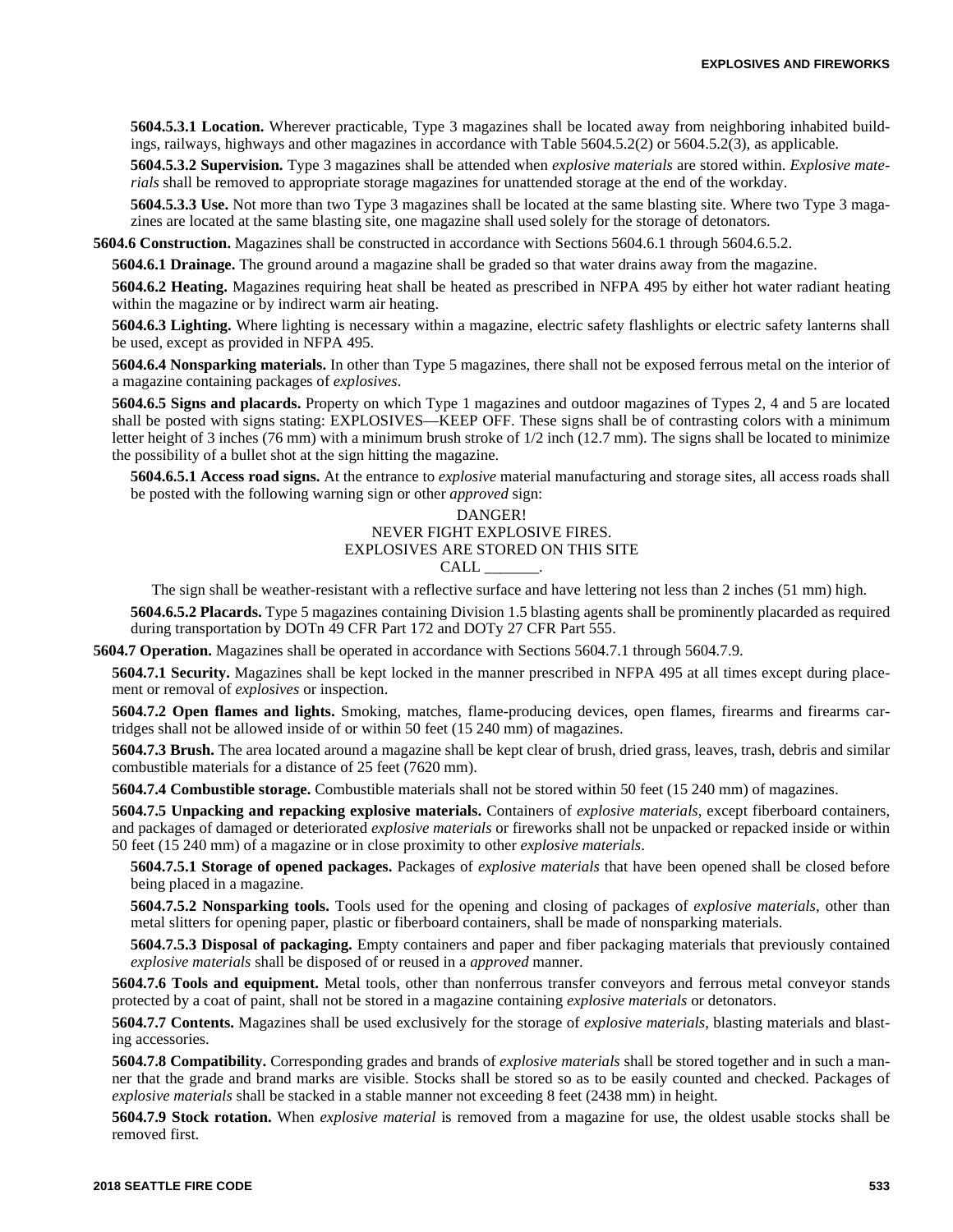**5604.8 Maintenance.** Maintenance of magazines shall comply with Sections 5604.8.1 through 5604.8.3.

**5604.8.1 Housekeeping.** Magazine floors shall be regularly swept and be kept clean, dry and free of grit, paper, empty packages and rubbish. Brooms and other cleaning utensils shall not have any spark-producing metal parts. Sweepings from magazine floors shall be disposed of in accordance with the manufacturers' *approved* instructions.

**5604.8.2 Repairs.** *Explosive materials* shall be removed from the magazine before making repairs to the interior of a magazine. *Explosive materials* shall be removed from the magazine before making repairs to the exterior of the magazine where there is a possibility of causing a fire. *Explosive materials* removed from a magazine under repair shall either be placed in another magazine or placed a safe distance from the magazine, where they shall be properly guarded and protected until repairs have been completed. Upon completion of repairs, the *explosive materials* shall be promptly returned to the magazine. Floors shall be cleaned before and after repairs.

**5604.8.3 Floors.** Magazine floors stained with liquid shall be dealt with in accordance with instructions obtained from the manufacturer of the *explosive material* stored in the magazine.

**5604.9 Inspection.** Magazines containing *explosive materials* shall be opened and inspected at maximum seven-day intervals. The inspection shall determine whether there has been an unauthorized or attempted entry into a magazine or an unauthorized removal of a magazine or its contents.

**5604.10 Disposal of explosive materials.** *Explosive materials* shall be disposed of in accordance with Sections 5604.10.1 through 5604.10.7.

**5604.10.1 Notification.** The *fire code official* shall be notified immediately where deteriorated or leaking *explosive materials* are determined to be dangerous or unstable and in need of disposal.

**5604.10.2 Deteriorated materials.** Where an *explosive material* has deteriorated to an extent that it is in an unstable or dangerous condition, or when a liquid has leaked from an *explosive material*, the person in possession of such material shall immediately contact the material's manufacturer to obtain disposal and handling instructions.

**5604.10.3 Qualified person.** The work of destroying *explosive materials* shall be directed by persons experienced in the destruction of *explosive* materials.

**5604.10.4 Storage of misfires.** *Explosive materials* and fireworks recovered from blasting or display misfires shall be placed in a magazine until an experienced person has determined the proper method for disposal.

**5604.10.5 Disposal sites.** Sites for the destruction of *explosive materials* and fireworks shall be *approved* and located at the maximum practicable safe distance from inhabited buildings, public highways, operating buildings and all other exposures to ensure keeping air blast and ground vibration to a minimum. The location of disposal sites shall not be closer to magazines, inhabited buildings, railways, highways and other rights-of-way than is allowed by Tables 5604.5.2(1), 5604.5.2(2) and 5604.5.2(3). Where possible, *barricades* shall be utilized between the destruction site and inhabited buildings. Areas where *explosives* are detonated or burned shall be posted with adequate warning signs.

**5604.10.6 Reuse of site.** Unless an *approved* burning site has been thoroughly saturated with water and has passed a safety inspection, 48 hours shall elapse between the completion of a burn and the placement of scrap *explosive* materials for a subsequent burn.

**5604.10.7 Personnel safeguards.** Once an *explosive* burn operation has been started, personnel shall relocate to a safe location where adequate protection from air blast and flying debris is provided. Personnel shall not return to the burn area until the person in charge has inspected the burn site and determined that it is safe for personnel to return.

# **SECTION 5605 MANUFACTURE, ASSEMBLY AND TESTING OF EXPLOSIVES, EXPLOSIVE MATERIALS AND FIREWORKS**

**[S] 5605.1 General.** The manufacture, assembly and testing of *explosives*, ammunition, blasting agents and fireworks ((shall comply with the requirements of this section and NFPA 495 or NFPA 1124)) is prohibited.

# **Exceptions:**

- 1. The hand loading of small arms ammunition prepared for personal use and not offered for resale.
- 2. The mixing and loading of blasting agents at blasting sites in accordance with NFPA 495.
- 3. The use of binary *explosives* or plosophoric materials in blasting or pyrotechnic special effects applications in accordance with NFPA 495 or NFPA 1126.

**[S] ((5605.2 Emergency planning and preparedness.** Emergency plans, emergency drills, employee training and hazard communication shall conform to the provisions of this section and Sections 404, 405, 406 and 407.

**5605.2.1 Hazardous Materials Management Plans and Inventory Statements required.** Detailed Hazardous Materials Management Plans (HMMP) and Hazardous Materials Inventory Statements (HMIS) complying with the requirements of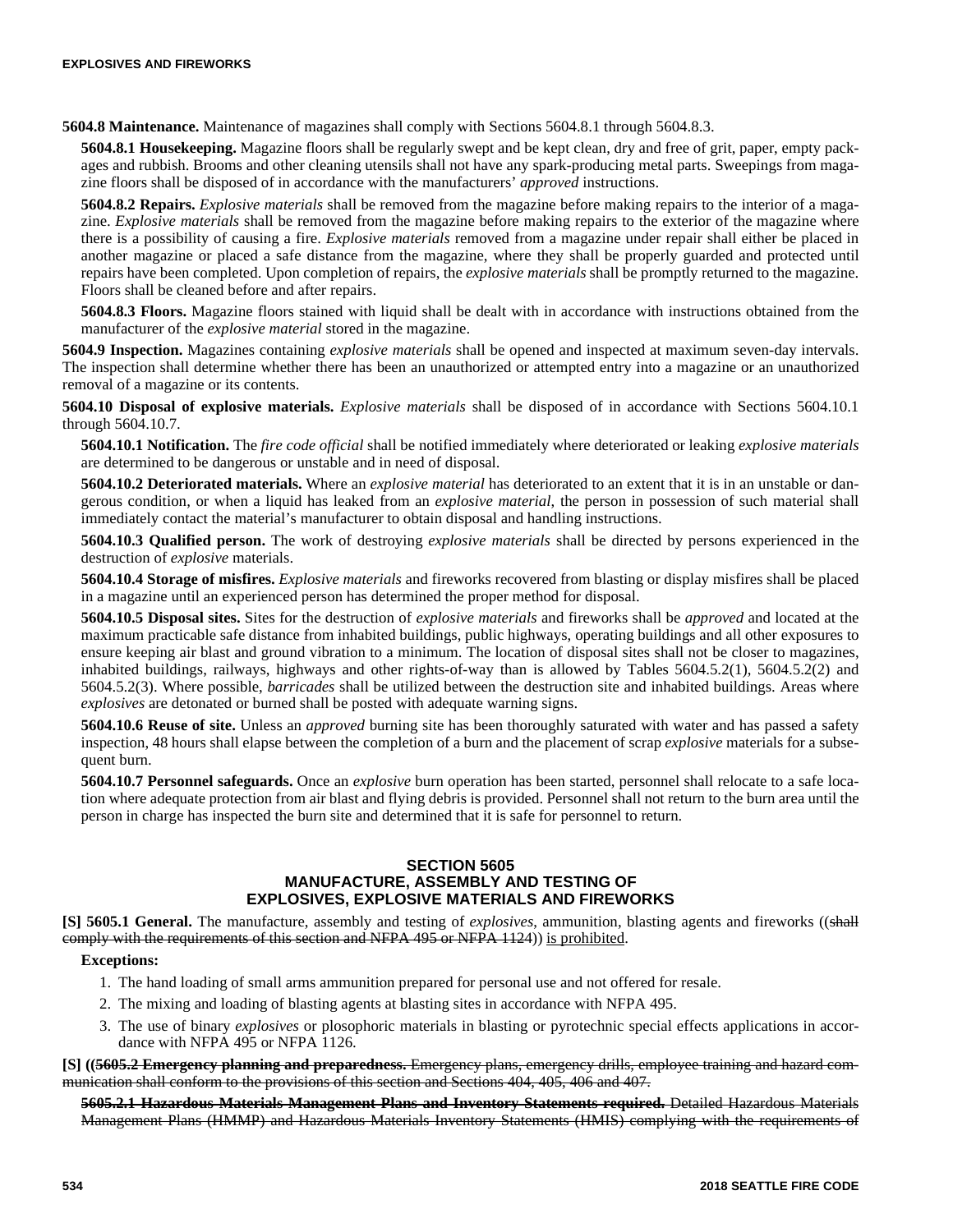Section 407 shall be prepared and submitted to the local emergency planning committee, the *fire code official* and the local fire department.

**5605.2.2 Maintenance of plans.** A copy of the required HMMP and HMIS shall be maintained on site and furnished to the *fire code official* on request.

**5605.2.3 Employee training.** Workers who handle *explosives* or *explosive* charges or dispose of *explosives* shall be trained in the hazards of the materials and processes in which they are to be engaged and with the safety rules governing such materials and processes.

**5605.2.4 Emergency procedures.** *Approved* emergency procedures shall be formulated for each plant and shall include personal instruction in any anticipated emergency. Personnel shall be made aware of an emergency warning signal.))

**[S] ((5605.3 Intraplant separation of operating buildings.** *Explosives* manufacturing buildings and fireworks manufacturing buildings, including those where *explosive* charges are assembled, manufactured, prepared or loaded utilizing Division 1.1, 1.2, 1.3, 1.4 or 1.5 *explosives*, shall be separated from all other buildings, including magazines, within the confines of the manufacturing plant, at a distance not less than those shown in Table 5605.3 or 5604.5.2(3), as appropriate.

The quantity of *explosives* in an operating building shall be the net weight of all *explosives* contained therein. Distances shall be based on the hazard division requiring the greatest separation, unless the aggregate *explosive* weight is divided by *approved* walls or shields designed for that purpose. Where dividing a quantity of *explosives* into smaller stacks, a suitable barrier or adequate separation distance shall be provided to prevent propagation from one stack to another.

Where distance is used as the sole means of separation within a building, such distance shall be established by testing. Testing shall demonstrate that propagation between stacks will not result. Barriers provided to protect against *explosive* effects shall be designed and installed in accordance with *approved* standards.

**Exception:** Fireworks manufacturing buildings separated in accordance with NFPA 1124.)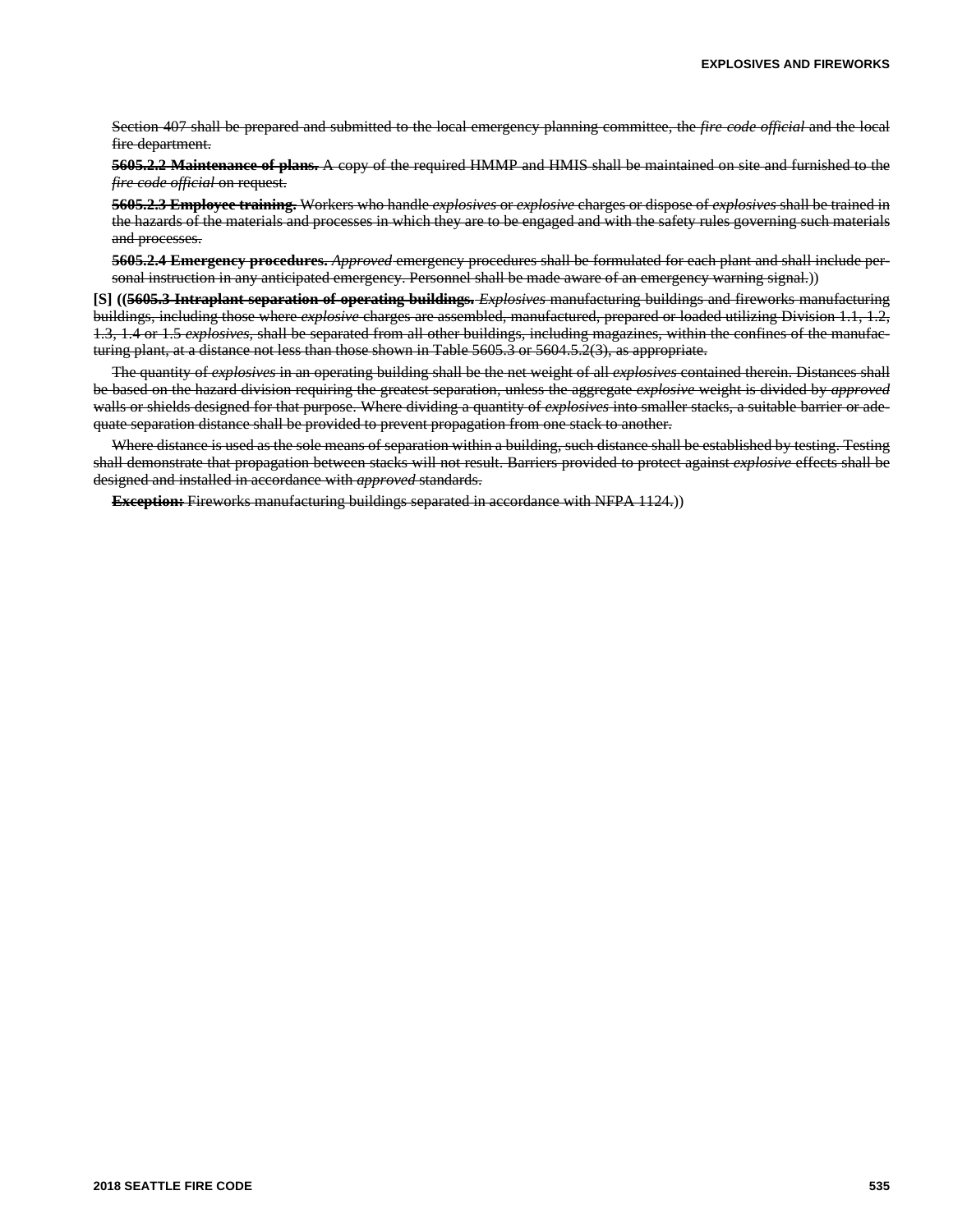|                          | <b>NET EXPLOSIVE WEIGHT</b> |                                                                    | <b>NET EXPLOSIVE WEIGHT</b> |                 |                                                                    |  |  |
|--------------------------|-----------------------------|--------------------------------------------------------------------|-----------------------------|-----------------|--------------------------------------------------------------------|--|--|
| Pounds over              | Pounds not over             | Intraline Distance (ILD)<br>or Intraplant Distance (IPD)<br>(feet) | Pounds over                 | Pounds not over | Intraline Distance (ILD)<br>or Intraplant Distance (IPD)<br>(feet) |  |  |
| $\theta$                 | 50                          | 30                                                                 | 20,000                      | 25,000          | 265                                                                |  |  |
| 50                       | 100                         | 40                                                                 | 25,000                      | 30,000          | 280                                                                |  |  |
| 100                      | 200                         | 50                                                                 | 30,000                      | 35,000          | 295                                                                |  |  |
| 200                      | 300                         | 60                                                                 | 35,000                      | 40,000          | 310                                                                |  |  |
| 300                      | 400                         | 65                                                                 | 40,000                      | 45,000          | 320                                                                |  |  |
| 400                      | 500                         | 70                                                                 | 45,000                      | 50,000          | 330                                                                |  |  |
| 500                      | 600                         | 75                                                                 | 50,000                      | 55,000          | 340                                                                |  |  |
| 600                      | 700                         | 80                                                                 | 55,000                      | 60,000          | 350                                                                |  |  |
| 700                      | 800                         | 85                                                                 | 60,000                      | 65,000          | 360                                                                |  |  |
| 800                      | 900                         | 90                                                                 | 65,000                      | 70,000          | 370                                                                |  |  |
| 900                      | 1,000                       | 95                                                                 | 70,000                      | 75,000          | 385                                                                |  |  |
| 1,000                    | 1,500                       | 105                                                                | 75,000                      | 80,000          | 390                                                                |  |  |
| 1,500                    | 2,000                       | 115                                                                | 80,000                      | 85,000          | 395                                                                |  |  |
| 2,000                    | 3,000                       | 130                                                                | 85,000                      | 90,000          | 400                                                                |  |  |
| 3,000                    | 4,000                       | 140                                                                | 90.000                      | 95,000          | 410                                                                |  |  |
| 4,000                    | 5,000                       | 150                                                                | 95,000                      | 100,000         | 415                                                                |  |  |
| 5,000                    | 6.000                       | 160                                                                | 100,000                     | 125,000         | 450                                                                |  |  |
| 6,000                    | 7,000                       | 170                                                                | 125,000                     | 150,000         | 475                                                                |  |  |
| 7,000                    | 8,000                       | 180                                                                | 150,000                     | 175,000         | 500                                                                |  |  |
| 8,000                    | 9.000                       | 190                                                                | 175,000                     | 200,000         | 525                                                                |  |  |
| 9,000                    | 10,000                      | 200                                                                | 200,000                     | 225,000         | 550                                                                |  |  |
| 10,000                   | 15,000                      | 225                                                                | 225,000                     | 250,000         | 575                                                                |  |  |
| 15,000                   | 20,000                      | 245                                                                | 250,000                     | 275,000         | 600                                                                |  |  |
| $\overline{\phantom{0}}$ | —                           | $\overline{\phantom{0}}$                                           | 275,000                     | 300,000         | 635                                                                |  |  |

#### **TABLE 5605.3 MINIMUM INTRALINE (INTRAPLANT) SEPARATION DISTANCES (ILD OR IPD) BETWEEN BARRICADED OPERATING BUILDINGS CONTAINING EXPLOSIVES—DIVISION 1.1, 1.2 OR 1.5 MASS-EXPLOSION HAZARD<sup>a</sup>**

For SI: 1 foot =  $304.8$  mm, 1 pound =  $0.454$  kg.

a. Where a building or magazine containing explosives is not barricaded, the intraline distances shown in this table shall be doubled.

**[S] ((5605.4 Separation of manufacturing operating buildings from inhabited buildings, public traffic routes and magazines.** Where an operating building on an *explosive* materials plant site is designed to contain *explosive* materials, such a building shall be located away from inhabited buildings, public traffic routes and magazines in accordance with Table 5604.5.2(2) or 5604.5.2(3) as appropriate, based on the maximum quantity of *explosive* materials permitted to be in the building at one time (see Section 5601.8).

**Exception:** Fireworks manufacturing buildings constructed and operated in accordance with NFPA 1124.

**5605.4.1 Determination of net explosive weight for operating buildings.** In addition to the requirements of Section 5601.8 to determine the net *explosive* weight for materials stored or used in operating buildings, quantities of *explosive materials* stored in magazines located at distances less than intraline distances from the operating building shall be added to the contents of the operating building to determine the net *explosive* weight for the operating building.

**5605.4.1.1 Indoor magazines.** The storage of *explosive* materials located in indoor magazines in operating buildings shall be limited to a net *explosive* weight not to exceed 50 pounds (23 kg).

**5605.4.1.2 Outdoor magazines with a net explosive weight less than 50 pounds.** The storage of *explosive materials* in outdoor magazines located at less than intraline distances from operating buildings shall be limited to a net *explosive* weight not to exceed 50 pounds (23 kg).

**5605.4.1.3 Outdoor magazines with a net explosive weight greater than 50 pounds.** The storage of *explosive materials* in outdoor magazines in quantities exceeding 50 pounds (23 kg) net *explosive* weight shall be limited to storage in outdoor magazines located not less than intraline distances from the operating building in accordance with Section 5604.5.2.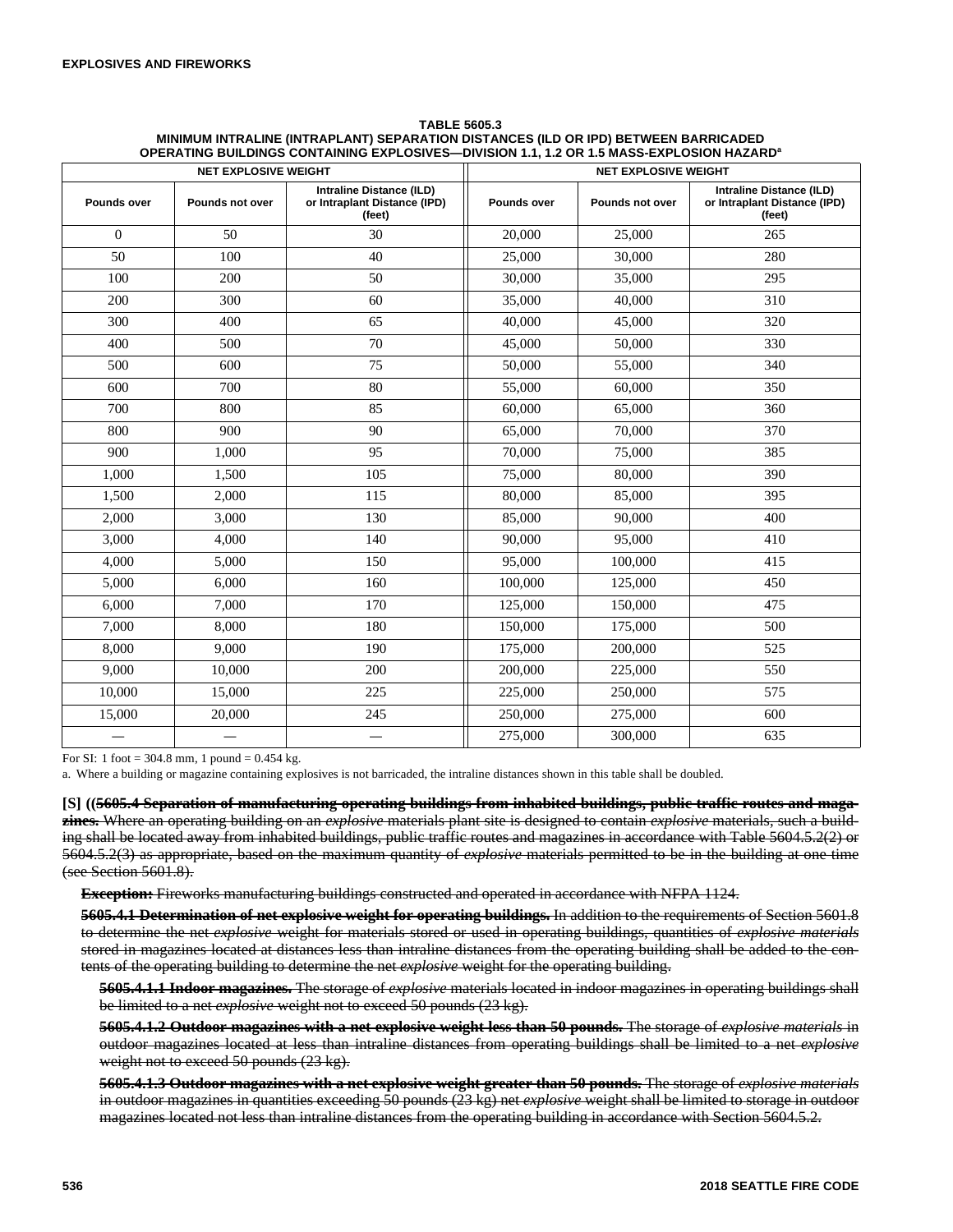**5605.4.1.4 Net explosive weight of materials stored in combination indoor and outdoor magazines.** The aggregate quantity of *explosive materials* stored in any combination of indoor magazines or outdoor magazines located at less than the intraline distances from an operating building shall not exceed 50 pounds (23 kg).))

**[S] ((5605.5 Buildings and equipment.** Buildings or rooms that exceed the *maximum allowable quantity per control area* of *explosive materials* shall be operated in accordance with this section and constructed in accordance with the requirements of the *International Building Code* for Group H occupancies.

**Exception:** Fireworks manufacturing buildings constructed and operated in accordance with NFPA 1124.

**5605.5.1 Explosives dust.** *Explosives* dust shall not be exhausted to the atmosphere.

**5605.5.1.1 Wet collector.** When collecting *explosives* dust, a wet collector system shall be used. Wetting agents shall be compatible with the *explosives*. Collector systems shall be interlocked with process power supplies so that the process cannot continue without the collector systems operating.

**5605.5.1.2 Waste disposal and maintenance.** *Explosives* dust shall be removed from the collection chamber as often as necessary to prevent overloading. The entire system shall be cleaned at a frequency that will eliminate hazardous concentrations of *explosives* dust in pipes, tubing and ducts.

**5605.5.2 Exhaust fans.** Squirrel cage blowers shall not be used for exhausting hazardous fumes, vapors or gases. Only nonferrous fan blades shall be used for fans located within the ductwork and through which hazardous materials are exhausted. Motors shall be located outside the duct.

**5605.5.3 Work stations.** Work stations shall be separated by distance, barrier or other *approved* alternatives so that fire in one station will not ignite material in another work station. Where necessary, the operator shall be protected by a personnel shield located between the operator and the *explosive* device or *explosive material* being processed. This shield and its support shall be capable of withstanding a blast from the maximum amount of *explosives* allowed behind it.))

**[S] ((5605.6 Operations.** Operations involving *explosives* shall comply with Sections 5605.6.1 through 5605.6.10.

**5605.6.1 Isolation of operations.** Where the type of material and processing warrants, mechanical operations involving *explosives* in excess of 1 pound (0.454 kg) shall be carried on at isolated stations or at intraplant distances, and machinery shall be controlled from remote locations behind *barricades* or at separations so that workers will be at a safe distance while machinery is operating.

**5605.6.2 Static controls.** The work area where the screening, grinding, blending and other processing of static-sensitive *explosives* or pyrotechnic materials is done shall be provided with *approved* static controls.

**5605.6.3 Approved containers.** Bulk *explosives* shall be kept in *approved*, nonsparking containers when not being used or processed. *Explosives* shall not be stored or transported in open containers.

**5605.6.4 Quantity limits.** The quantity of *explosives* at any particular work station shall be limited to that posted on the load limit signs for the individual work station. The total quantity of *explosives* for multiple workstations shall not exceed that established by the intraplant distances in Table 5605.3 or 5604.5.2(3), as appropriate.

**5605.6.4.1 Magazines.** Magazines used for storage in processing areas shall be in accordance with the requirements of Section 5604.5.1. *Explosive materials* shall be removed to appropriate storage magazines for unattended storage at the end of the workday. The contents of indoor magazines shall be added to the quantity of *explosives* contained at individual workstations and the total quantity of material stored, processed or used shall be utilized to establish the intraplant separation distances indicated by Table 5605.3 or 5604.5.2(3), as appropriate.

**5605.6.5 Waste disposal.** *Approved* receptacles with covers shall be provided for each location for disposing of waste material and debris. These waste receptacles shall be emptied and cleaned as often as necessary but not less than once each day or at the end of each shift.

**5605.6.6 Safety rules.** General safety rules and operating instructions governing the particular operation or process conducted at that location shall be available at each location.

**5605.6.7 Personnel limits.** The number of occupants in each process building and in each magazine shall not exceed the number necessary for proper conduct of production operations.

**5605.6.8 Pyrotechnic and explosive composition quantity limits.** Not more than 500 pounds (227 kg) of pyrotechnic or *explosive* composition, including not more than 10 pounds (5 kg) of salute powder shall be allowed at one time in any process building or area. Compositions not in current use shall be kept in covered nonferrous containers.

**Exception:** Composition that has been loaded or pressed into tubes or other containers as consumer fireworks.

**5605.6.9 Posting limits.** The maximum number of occupants and maximum weight of pyrotechnic and *explosive* composition permitted in each process building shall be posted in a conspicuous location in each process building or magazine.

**5605.6.10 Heat sources.** Fireworks, *explosives* or *explosive* charges in *explosive materials* manufacturing, assembly or testing shall not be stored near any source of heat.

**Exception:** *Approved* drying or curing operations.))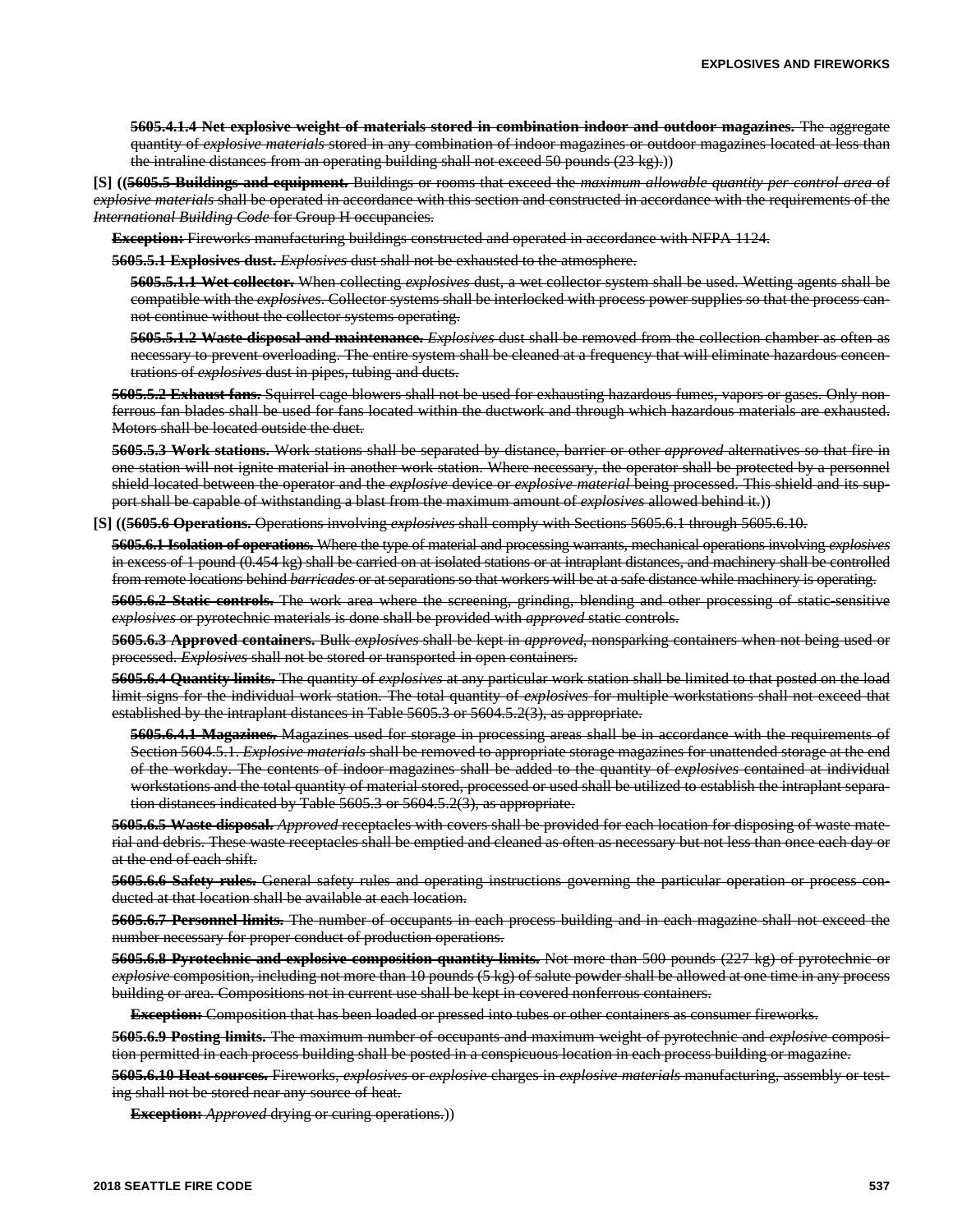**[S] ((5605.7 Maintenance.** Maintenance and repair of *explosives*-manufacturing facilities and areas shall comply with Section 5604.8.))

**[S] ((5605.8 Explosive materials testing sites.** *Detonation* of *explosive* materials or ignition of fireworks for testing purposes shall be done only in isolated areas at sites where distance, protection from missiles, shrapnel or flyrock, and other safeguards provides protection against injury to personnel or damage to property.

**5605.8.1 Protective clothing and equipment.** Protective clothing and equipment shall be provided to protect persons engaged in the testing, ignition or *detonation* of *explosive materials*.

**5605.8.2 Site security.** Where tests are being conducted or *explosives* are being detonated, only authorized persons shall be present. Areas where *explosives* are regularly or frequently detonated or burned shall be *approved* and posted with adequate warning signs. Warning devices shall be activated before burning or detonating *explosives* to alert persons approaching from any direction that they are approaching a danger zone.)

**[S] ((5605.9 Waste disposal.** Disposal of *explosive materials* waste from manufacturing, assembly or testing operations shall be in accordance with Section 5604.10.))

# **SECTION 5606**

# **SMALL ARMS AMMUNITION AND SMALL ARMS AMMUNITION COMPONENTS**

**5606.1 General.** Indoor storage and display of black powder, smokeless propellants, small arms primers and small arms ammunition shall comply with this section and NFPA 495.

**5606.2 Prohibited storage.** Small arms ammunition shall not be stored together with Division 1.1, Division 1.2 or Division 1.3 *explosives* unless the storage facility is suitable for the storage of *explosive materials*.

**5606.3 Packages.** Smokeless propellants shall be stored in *approved* shipping containers conforming to DOTn 49 CFR Part 173.

**5606.3.1 Repackaging.** The bulk repackaging of smokeless propellants, black powder and small arms primers shall not be performed in retail establishments.

**5606.3.2 Damaged packages.** Damaged containers shall not be repackaged.

**Exception:** *Approved* repackaging of damaged containers of smokeless propellant into containers of the same type and size as the original container.

**5606.4 Storage in Group R occupancies.** The storage of small arms ammunition components in Group R occupancies shall comply with Sections 5606.4.1 through 5606.4.3.

**5606.4.1 Black powder.** Black powder for personal use in quantities not exceeding 20 pounds (9 kg) shall be stored in original containers in occupancies limited to Group R-3. Quantities exceeding 20 pounds (9 kg) shall not be stored in any Group R occupancy.

**5606.4.2 Smokeless propellants.** Smokeless propellants for personal use in quantities not exceeding 20 pounds (9 kg) shall be stored in original containers in occupancies limited to Group R-3. Smokeless propellants in quantities exceeding 20 pounds (9 kg) but not exceeding 50 pounds (23 kg) and kept in a wooden box or cabinet having walls of not less than 1 inch (25 mm) nominal thickness shall be allowed to be stored in occupancies limited to Group R-3. Quantities exceeding these amounts shall not be stored in any Group R occupancy.

**5606.4.3 Small arms primers.** Not more than 10,000 small arms primers shall be stored in occupancies limited to Group R-3.

**5606.5 Display and storage in Group M occupancies.** The display and storage of small arms ammunition components in Group M occupancies shall comply with Sections 5606.5.1 through 5606.5.2.3.

**5606.5.1 Display.** Display of small arms ammunition components in Group M occupancies shall comply with Sections 5606.5.1.1 through 5606.5.1.3.

**5606.5.1.1 Smokeless propellant.** Not more than 20 pounds (9 kg) of smokeless propellants, in containers of 1 pound (0.454 kg) or less capacity each, shall be displayed in Group M occupancies.

**5606.5.1.2 Black powder.** Not more than 1 pound (0.454 kg) of black powder shall be displayed in Group M occupancies. **5606.5.1.3 Small arms primers.** Not more than 10,000 small arms primers shall be displayed in Group M occupancies.

**5606.5.2 Storage.** Storage of small arms ammunition components shall comply with Sections 5606.5.2.1 through 5606.5.2.3.

**5606.5.2.1 Smokeless propellant.** Commercial stocks of smokeless propellants shall be stored as follows:

- 1. Quantities exceeding 20 pounds (9 kg), but not exceeding 100 pounds (45 kg) shall be stored in portable wooden boxes having walls of not less than 1 inch (25 mm) nominal thickness.
- 2. Quantities exceeding 100 pounds (45 kg), but not exceeding 800 pounds (363 kg), shall be stored in nonportable storage cabinets having walls not less than 1 inch (25 mm) nominal thickness. Not more than 400 pounds (182 kg)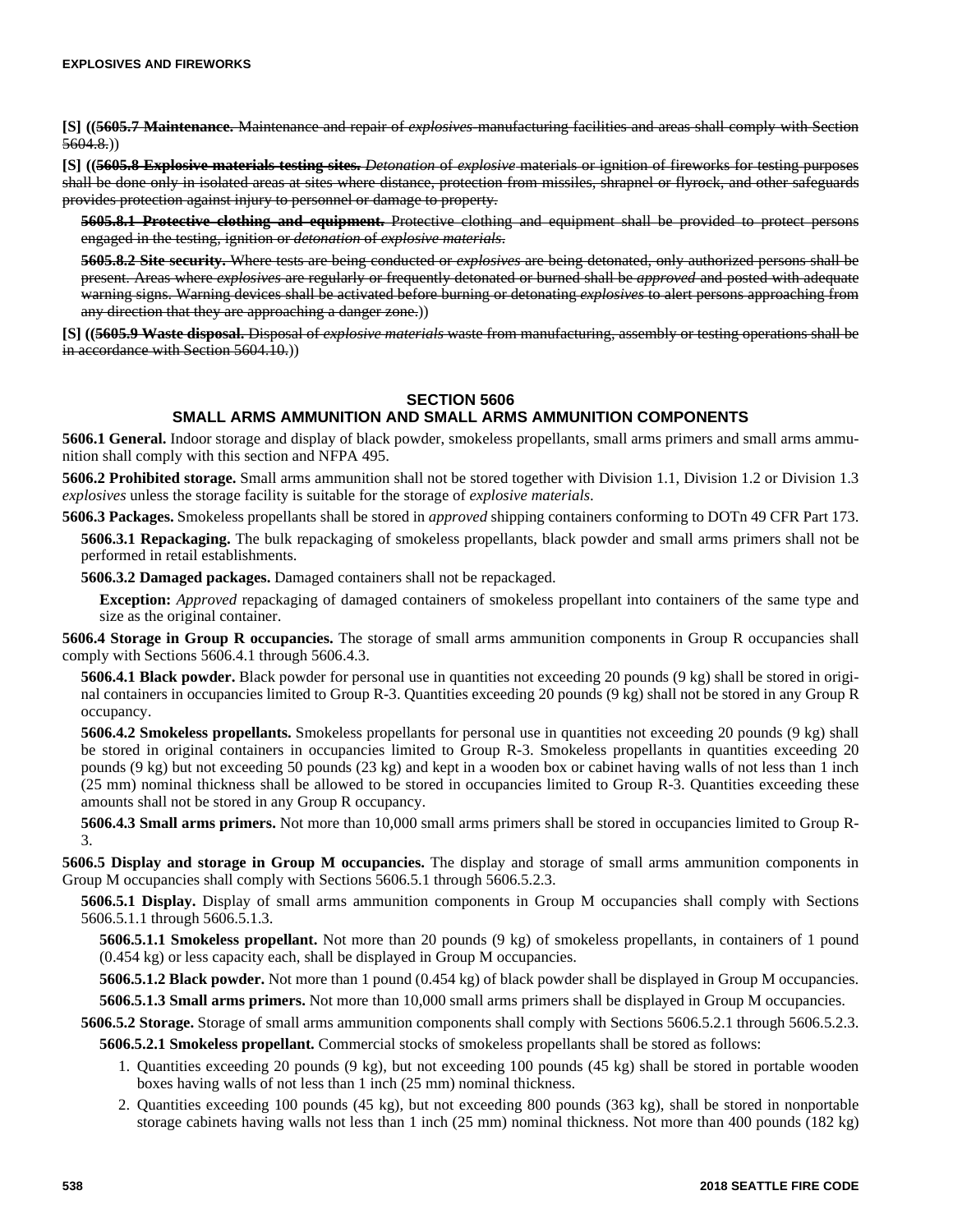Г

shall be stored in any one cabinet, and cabinets shall be separated by a distance of not less than 25 feet (7620 mm) or by a *fire partition* having a *fire-resistance rating* of not less than 1 hour.

- 3. Storage of quantities exceeding 800 pounds (363 kg), but not exceeding 5,000 pounds (2270 kg) in a building shall comply with all of the following:
	- 3.1. The warehouse or storage room is not open to unauthorized personnel.
	- 3.2. Smokeless propellant shall be stored in nonportable storage cabinets having wood walls not less than 1 inch (25 mm) nominal thickness and having shelves with not more than 3 feet (914 mm) of separation between shelves.
	- 3.3. Not more than 400 pounds (182 kg) is stored in any one cabinet.
	- 3.4. Cabinets shall be located against walls of the storage room or warehouse with not less than 40 feet (12 192 mm) between cabinets.
	- 3.5. The minimum required separation between cabinets shall be 20 feet (6096 mm) provided that *barricades* twice the height of the cabinets are attached to the wall, midway between each cabinet. The *barricades* must extend not less than 10 feet (3048 mm) outward, be firmly attached to the wall and be constructed of steel not less than 1/4 inch thick (6.4 mm), 2-inch (51 mm) nominal thickness wood, brick or concrete block.
	- 3.6. Smokeless propellant shall be separated from materials classified as *combustible liquids*, flammable liquids, flammable solids or oxidizing materials by a distance of 25 feet (7620 mm) or by a *fire partition* having a *fire-resistance rating* of 1 hour.
	- 3.7. The building shall be equipped throughout with an *automatic sprinkler system* installed in accordance with Section 903.3.1.1.
- 4. Smokeless propellants not stored in accordance with Item 1, 2, or 3 shall be stored in a Type 2 or 4 magazine in accordance with Section 5604 and NFPA 495.

**5606.5.2.2 Black powder.** Commercial stocks of black powder in quantities less than 50 pounds (23 kg) shall be allowed to be stored in Type 2 or 4 indoor or outdoor magazines. Quantities greater than 50 pounds (23 kg) shall be stored in outdoor Type 2 or 4 magazines. Where black powder and smokeless propellants are stored together in the same magazine, the total quantity shall not exceed that permitted for black powder.

**5606.5.2.3 Small arms primers.** Commercial stocks of small arms primers shall be stored as follows:

- 1. Quantities not to exceed 750,000 small arms primers stored in a building shall be arranged such that not more than 100,000 small arms primers are stored in any one pile and piles are not less than 15 feet (4572 mm) apart.
- 2. Quantities exceeding 750,000 small arms primers stored in a building shall comply with all of the following:
	- 2.1. The warehouse or storage building is not open to unauthorized personnel.
	- 2.2. Small arms primers shall be stored in cabinets. Not more than 200,000 small arms primers shall be stored in any one cabinet.
	- 2.3. Shelves in cabinets shall have vertical separation of not less than 2 feet (610 mm).
	- 2.4. Cabinets shall be located against walls of the warehouse or storage room with not less than 40 feet (12 192 mm) between cabinets. The minimum required separation between cabinets shall be allowed to be reduced to 20 feet (6096 mm) provided that *barricades* twice the height of the cabinets are attached to the wall, midway between each cabinet. The *barricades* shall be firmly attached to the wall and shall be constructed of steel not less than 1/4 inch thick (6.4 mm), 2-inch (51 mm) nominal thickness wood, brick or concrete block.
	- 2.5. Small arms primers shall be separated from materials classified as *combustible liquids*, flammable liquids, flammable solids or oxidizing materials by a distance of 25 feet (7620 mm) by a *fire partition* having a *fireresistance rating* of 1 hour.
	- 2.6. The building shall be protected throughout with an *automatic sprinkler system* installed in accordance with Section 903.3.1.1.
- 3. Small arms primers not stored in accordance with Item 1 or 2 of this section shall be stored in a magazine meeting the requirements of Section 5604 and NFPA 495.

#### **SECTION 5607 BLASTING**

**5607.1 General.** Blasting operations shall be conducted only by *approved*, competent operators familiar with the required safety precautions and the hazards involved and in accordance with the provisions of NFPA 495.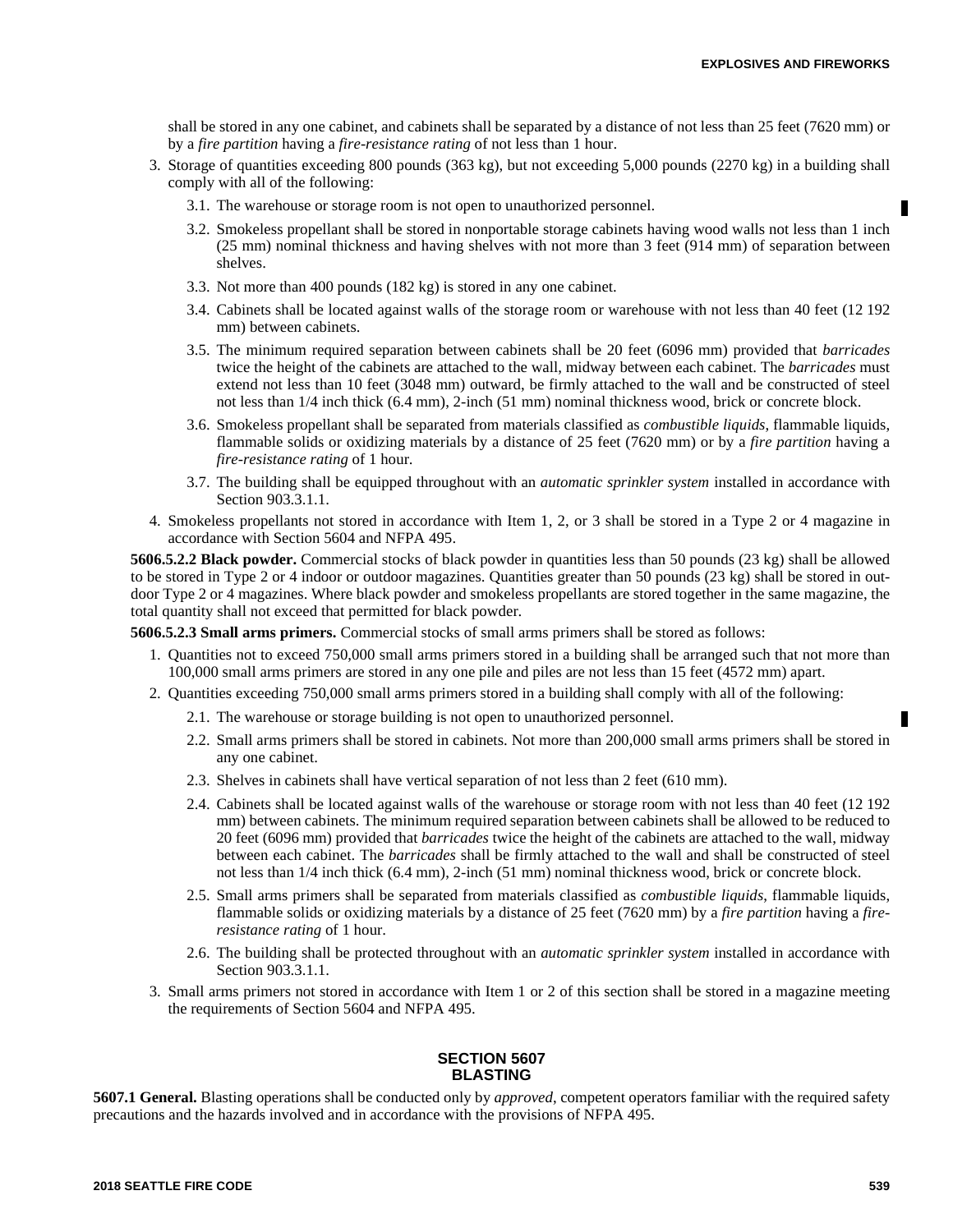**5607.2 Manufacturer's instructions.** Blasting operations shall be performed in accordance with the instructions of the manufacturer of the *explosive materials* being used.

**5607.3 Blasting in congested areas.** Where blasting is done in a congested area or in close proximity to a structure, railway or highway, or any other installation, precautions shall be taken to minimize earth vibrations and air blast effects. Blasting mats or other protective means shall be used to prevent fragments from being thrown.

**5607.4 Restricted hours.** Surface-blasting operations shall only be conducted during daylight hours between sunrise and sunset. Other blasting shall be performed during daylight hours unless otherwise *approved* by the *fire code official*.

**5607.5 Utility notification.** Where blasting is being conducted in the vicinity of utility lines or rights-of-way, the blaster shall notify the appropriate representatives of the utilities not less than 24 hours in advance of blasting, specifying the location and intended time of such blasting. Verbal notices shall be confirmed with written notice.

**Exception:** In an emergency situation, the time limit shall not apply where *approved*.

**5607.6 Electric detonator precautions.** Precautions shall be taken to prevent accidental discharge of electric detonators from currents induced by radar and radio transmitters, lightning, adjacent power lines, dust and snow storms, or other sources of extraneous electricity.

**5607.7 Nonelectric detonator precautions.** Precautions shall be taken to prevent accidental initiation of nonelectric detonators from stray currents induced by lightning or static electricity.

**5607.8 Blasting area security.** During the time that holes are being loaded or are loaded with *explosive materials*, blasting agents or detonators, only authorized persons engaged in drilling and loading operations or otherwise authorized to enter the site shall be allowed at the blast site. The blast site shall be guarded or barricaded and posted. Blast site security shall be maintained until after the post-blast inspection has been completed.

**5607.9 Drill holes.** Holes drilled for the loading of *explosive* charges shall be made and loaded in accordance with NFPA 495.

**5607.10 Removal of excess explosive materials.** After loading for a blast is completed and before firing, excess *explosive materials* shall be removed from the area and returned to the proper storage facilities.

**5607.11 Initiation means.** The initiation of blasts shall be by means conforming to the provisions of NFPA 495.

**5607.12 Connections.** The blaster shall supervise the connecting of the blastholes and the connection of the loadline to the power source or initiation point. Connections shall be made progressively from the blasthole back to the initiation point.

Blasting lead lines shall remain shunted (shorted) and shall not be connected to the blasting machine or other source of current until the blast is to be fired.

**5607.13 Firing control.** A blast shall not be fired until the blaster has made certain that all surplus *explosive materials* are in a safe place in accordance with Section 5607.10, all persons and equipment are at a safe distance or under sufficient cover and that an adequate warning signal has been given.

**5607.14 Post-blast procedures.** After the blast, the following procedures shall be observed.

- 1. Persons shall not return to the blast area until allowed to do so by the blaster in charge.
- 2. The blaster shall allow sufficient time for smoke and fumes to dissipate and for dust to settle before returning to or approaching the blast area.
- 3. The blaster shall inspect the entire blast site for misfires before allowing other personnel to return to the blast area.

**5607.15 Misfires.** Where a misfire is suspected, all initiating circuits shall be traced and a search made for unexploded charges. Where a misfire is found, the blaster shall provide proper safeguards for excluding all personnel from the blast area. Misfires shall be reported to the blasting supervisor immediately. Misfires shall be handled under the direction of the person in charge of the blasting operation in accordance with NFPA 495.

# **SECTION 5608 FIREWORKS DISPLAY**

**[S] 5608.1 General.** ((Outdoor fireworks displays, use of pyrotechnics before a *proximate audience* and pyrotechnic special effects in motion picture, television, theatrical and group entertainment productions shall comply with Sections 5608.2 through 5608.10 and NFPA 1123 or NFPA 1126.)) The sale, possession, use or discharge of fireworks and pyrotechnic special effects in the City of Seattle is prohibited except where authorized by a fire department permit or exempted under this section.

# **Exceptions:**

- 1. The use of fireworks by railroads or other transportation agencies for signaling or illumination.
- 2. The sale or use of blank cartridges or fireworks if *approved* by the *fire code official* for theatrics, signaling or ceremonial purposes.
- 3. The use of fireworks by the United States Armed Forces.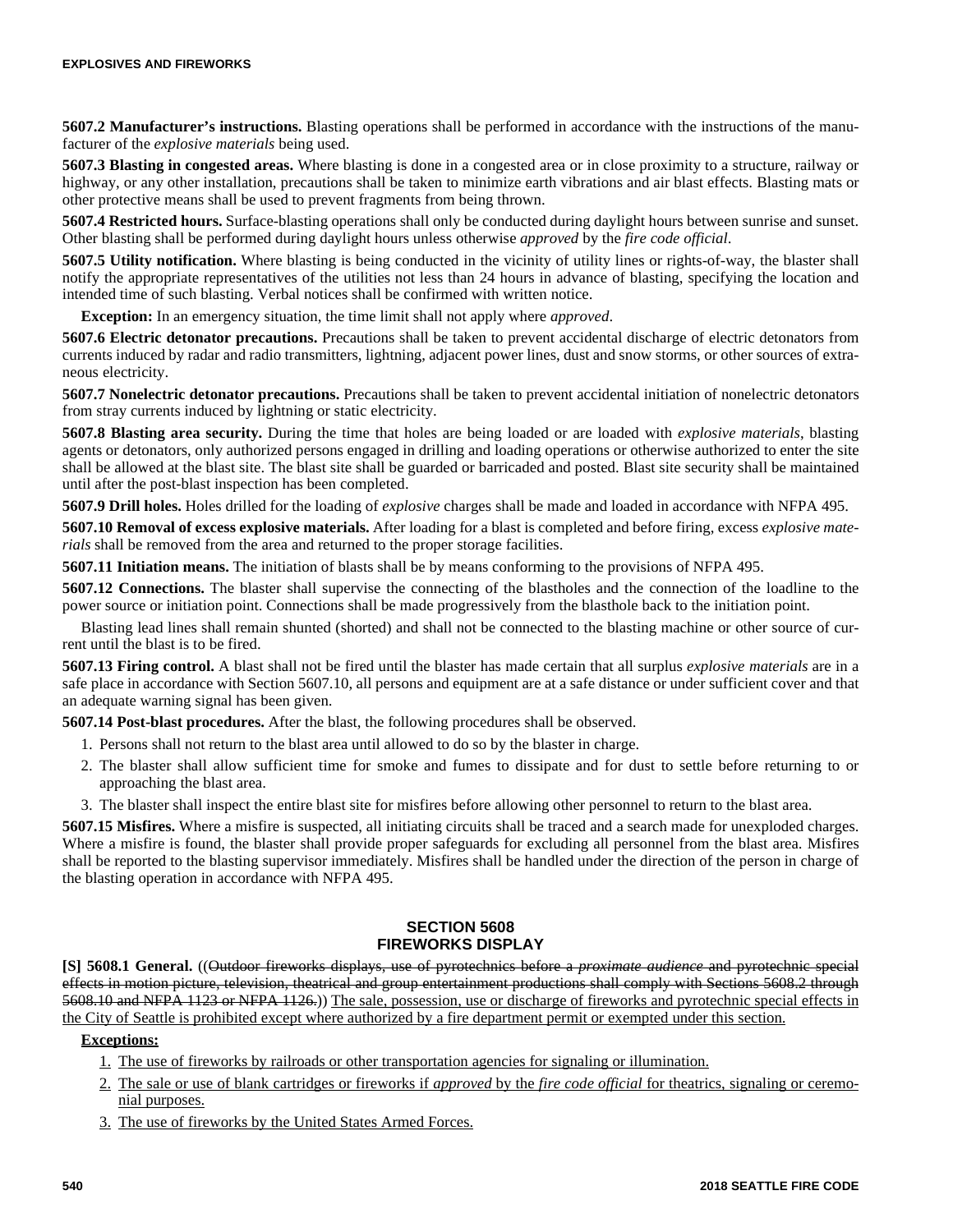**[S] 5608.2 Permit application.** Prior to issuing permits for a fireworks display, plans for the fireworks display, inspections of the display site and demonstrations of the display operations shall be *approved*. A plan establishing procedures to follow and actions to be taken in the event that a shell fails to ignite in, or discharge from, a mortar or fails to function over the fallout area or other malfunctions shall be provided to the *fire code official*.

An application for a permit shall be made in writing to the *fire code official* at least 30 days in advance of the display. At the time the permit application is submitted, the *fire code official* shall be consulted regarding requirements for standby fire apparatus. No person under 18 years of age may apply for or receive a permit under this section.

**5608.2.1 Outdoor fireworks displays.** In addition to the requirements of Section 403, permit applications for outdoor fireworks displays using Division 1.3G fireworks shall include a diagram of the location at which the fireworks display will be conducted, including the site from which fireworks will be discharged; the location of buildings, highways, overhead obstructions and utilities; and the lines behind which the audience will be restrained.

**5608.2.2 Use of pyrotechnics before a proximate audience.** Where the separation distances required in Section 5608.4 and NFPA 1123 are unavailable or cannot be secured, fireworks displays shall be conducted in accordance with NFPA 1126 for *proximate audiences*. Applications for use of pyrotechnics before a *proximate audience* shall include plans indicating the required clearances for spectators and combustibles, crowd control measures, smoke control measures and requirements for standby personnel and equipment where provision of such personnel or equipment is required by the *fire code official*.

**5608.3 Approved fireworks displays.** *Approved* fireworks displays shall include only the *approved* fireworks 1.3G, fireworks 1.4G, fireworks 1.4S and pyrotechnic articles 1.4G, which shall be handled by an *approved*, competent operator. The *approved* fireworks shall be arranged, located, discharged and fired in a manner that will not pose a hazard to property or endanger any person.

**5608.4 Clearance.** Spectators, spectator parking areas, and *dwellings*, buildings or structures shall not be located within the display site.

# **Exceptions:**

- 1. This provision shall not apply to pyrotechnic special effects and fireworks displays using Division 1.4G materials before a *proximate audience* in accordance with NFPA 1126.
- 2. This provision shall not apply to unoccupied *dwellings*, buildings and structures with the approval of the building *owner* and the *fire code official*.

**[S] 5608.4.1 Display site.** The radius of the display site for outdoor water or land displays shall be at least 100 foot per inch (1200 per mm) based on the internal mortar diameter of the largest aerial shell to be fired. The designated landing areas shall be an approved large, clear, open area. Spectators, vehicles and combustible materials shall not be allowed within the designated landing area. The designated landing area shall not be within 100 feet (30 480 mm) of tents and membrane structures. The firing and storage site shall be located not less than 200 feet (60 960 mm) from a building, tent or membrane structure. When the display is fired from a barge, such barge shall be of noncombustible construction or have a noncombustible surface.

When the display is fired from a barge or vessel, a security area shall be established around the barge to prevent boats from entering the area. No boats shall be allowed within 200 feet (60 960 mm) of the firing or storage site. A boat shall be on standby to remove personnel from the barge or water in an emergency. All personnel aboard the barge shall have approved flotation devices. Additional water-filled fire extinguishers, rated 2-A minimum, shall be on the barge and so spaced that an extinguisher shall be available within 30 feet (9144 mm) at all times.

**5608.5 Storage of fireworks at display site.** The storage of fireworks at the display site shall comply with the requirements of this section and NFPA 1123 or NFPA 1126.

**5608.5.1 Supervision and weather protection.** Beginning as soon as fireworks have been delivered to the display site, they shall not be left unattended.

**5608.5.2 Weather protection.** Fireworks shall be kept dry after delivery to the display site.

**5608.5.3 Inspection.** Shells shall be inspected by the operator or assistants after delivery to the display site. Shells having tears, leaks, broken fuses or signs of having been wet shall be set aside and shall not be fired. Aerial shells shall be checked for proper fit in mortars prior to discharge. Aerial shells that do not fit properly shall not be fired. After the fireworks display, damaged, deteriorated or dud shells shall either be returned to the supplier or destroyed in accordance with the supplier's instructions and Section 5604.10.

**Exception:** Minor repairs to fuses shall be allowed. For electrically ignited displays, attachment of electric matches and similar tasks shall be allowed.

**5608.5.4 Sorting and separation.** After delivery to the display site and prior to the fireworks display, all shells shall be separated according to their size and their designation as salutes.

**Exception:** For electrically fired displays, or displays where all shells are loaded into mortars prior to the show, separation of shells according to their size or their designation as salutes is not required.